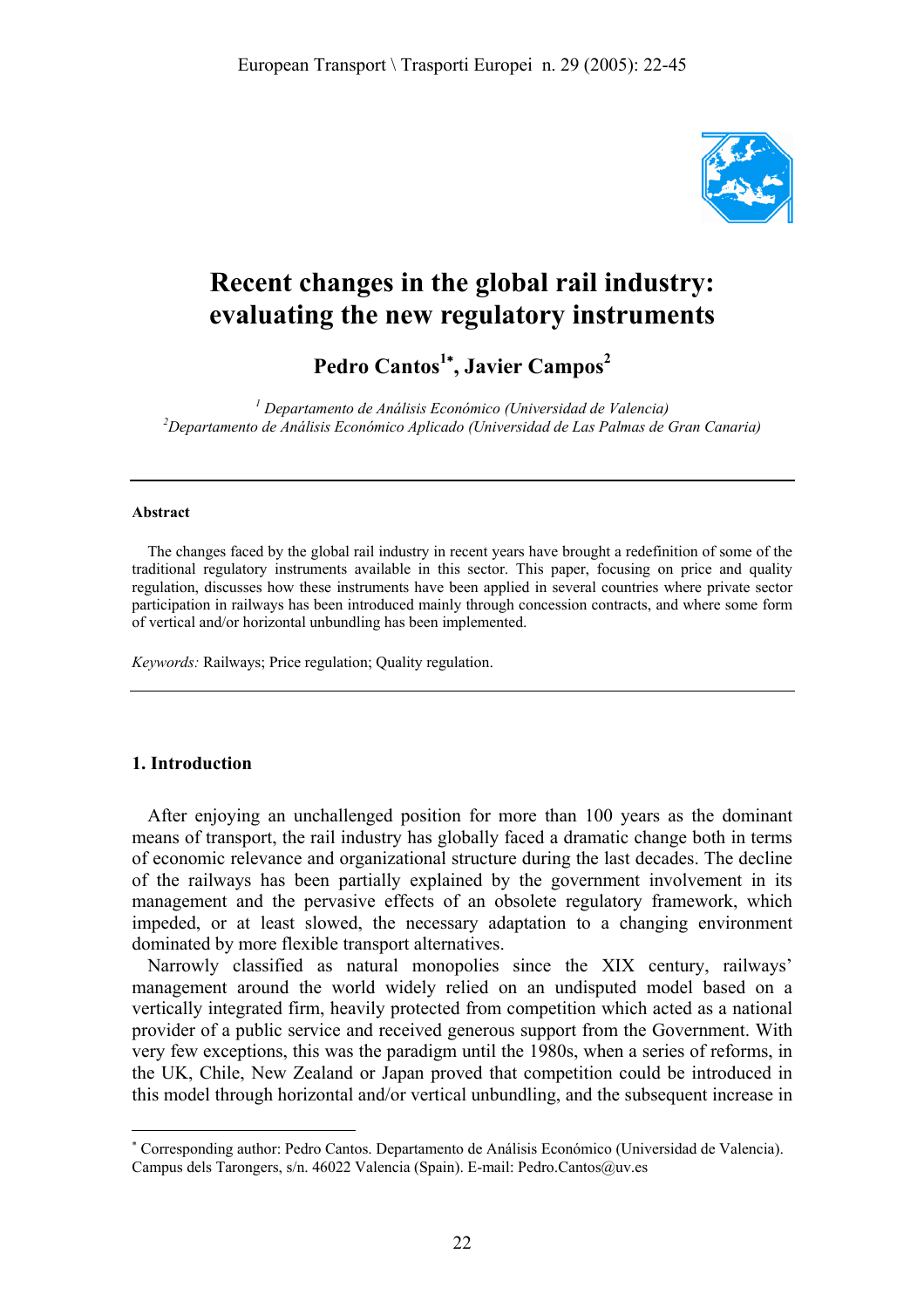private participation in the provision of services and, although less successfully, in the management of infrastructure.

Within the traditional railway model, pricing and quality decisions were heavily regulated and political interference in managerial decisions often affected these aspects of the railway companies. In fact, pricing rules were relatively simple: in most cases the overall scheme was characterized by maximum prices with little connection with costs, combined with cross subsidization, through which some profitable services pay above their avoidable costs maintaining unprofitable services paying below their avoidable costs. Subsidies, not necessarily associated to public service obligations completed the picture. With respect to quality, few commercial provisions were in practice, since the Government-owned nature of most companies prevented them from making a real effort on improving this issue.

For these reasons, the main aim of this paper is to discuss some of the new regulatory instruments on price and quality regulation that have recently become of common use in the countries which have opted for a change in their railway organizational paradigm. In section 2, we will first review the principles behind the price regulation mechanisms governing the provision of (mostly, passenger) services in a context of a possibly unbundled rail industry company enjoying a significant degree of private participation (usually, through a concession contract). In section 3, we specifically study in detail two of the major problems arising in the regulation of rail infrastructure, provision and access. Finally, since tariff controls can easily be cheated on quality grounds, quality requirements become essential for monitoring overall performance of rail concessionaires. We thus address the issue of quality regulation, including safety concerns in section 4; this includes not only the adequate definition of quality targets, but also a review of the most relevant mechanisms for quality control currently used in the rail industry. The final section describes some performance indicators that could be applied to monitor the behaviour of the regulated rail companies, thus providing a useful device aimed at moving from the definition of the regulation theoretical principles to the problem of how to implement them.

## **2. Price regulation of rail services: principles and mechanisms**

According to standard economic principles, prices for rail transport services should match the opportunity cost of providing it in order to make the most efficient use of the economy's resources. This is the economic efficiency or *first best* criterion which has defined the traditional regulation of the rail industry during the last fifty years. The main focus of government regulation was controlling market power by setting prices that limited the monopolistic abuse of any particular railroad. The exact form of tariff control (official approval of rates with little or no degree of financial autonomy) in each case depended on the nature of the industry, the ownership of the assets, the complexity of the regulated service, and the social and political pressures to maintain financial equilibrium in the medium and long run.

In practice, however, opportunity cost pricing implies some measurement difficulties and often conveys economic losses, especially in industries with large economies of scale (Armstrong, Cowan and Vickers, 1994). Therefore, this form of regulation was complemented by a number of standard price mechanisms that economic theorists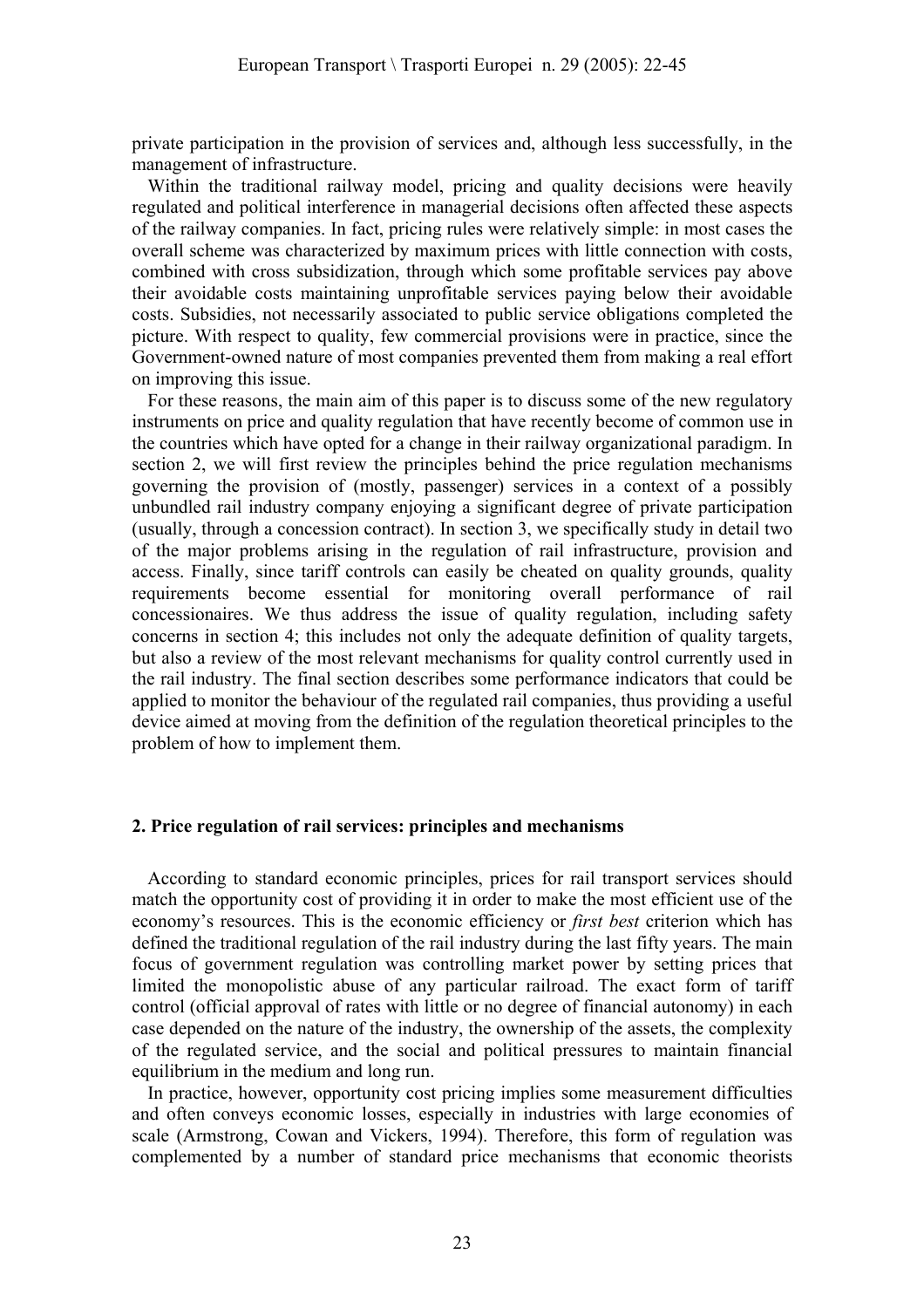devised to substitute the ideal efficiency criterion of pricing each unit of service at the exact cost of its provision.

Price discrimination policies, either by type (student and senior prices, frequent traveller and commuter passes), number of consumers (group discounts), type or volume of freight (cargo rebates for some goods) or time of day or season (peak-load prices), have always been common in transport. The use of two-part tariffs, with fixed and variable components, is also a common tariff policy in which each unit of consumption (for example, a single trip) is priced differently. These mechanisms allow greater flexibility for railways and increase revenues without a great effect on costs. However, their social acceptability and information requirements can limit the extent of their application.

In the new regulatory environment defined by the changes experienced in the rail industry since the 1980s, where separation of the infrastructure from services has been widely implemented in diverse forms, and a notable degree of private participation in rail management exists through, for example, concession contracts, pricing principles must be put into practice by means of concrete rules within the contract itself.

In general, as private operators, rail concessionaires are allowed to set prices relatively freely, price regulation has a different nature: instead of price-setting, it becomes more price-supervision. To carry out this task, most concession contracts awarded in the rail industry (for example, in Argentina or Brazil) routinely include a specific procedure to control and evaluate the prices set by operators. These price control mechanisms are generally set according to three key factors: *(i)* the degree of monopoly power effectively conferred to the operator; *(ii)* the extent of government non-commercial objectives in the concession award procedure; and (*iii*) the possible existence of other limiting factors, such as intermodal competition. This latter element is relevant in rail freight operations (intermodal competition from trucking), but in the case of passenger traffic (especially commuter and regional), social pressure for low fares usually dominates many price interventions. In practice, the most common alternatives (*second best criteria*) for price control in rail concessions adopt the form of a rate of return regulation or a price cap mechanism.

#### *2.1. Rate of return mechanisms*

Rate of return regulation is used in railroads in Canada, Japan and the United States. The principle behind this type of regulation is to constrain prices so that the regulated rail transport operator earns only a fair rate of return on its capital investment. The regulator typically determines a revenue requirement based on a firm's total costs during a test year, according to the variable costs and an estimate of the cost of capital to the firm, given by a "reasonable" rate level multiplied by a base rate (Liston, 1997).

Thus, rate of return regulation has three components: the base rate, the allowed rate level, and the rate structure. The base rate refers to the investments that are allowed to earn a rate of return, the rate level refers to the relation of overall revenues to costs, and the rate structure determines how individual prices are set for different services or customers. Determining the first of these three components is often the most important regulatory task under this form of regulation, since inadequate calculations of the base rate may either jeopardize the survival of the firm or allow it to earn excessive profits.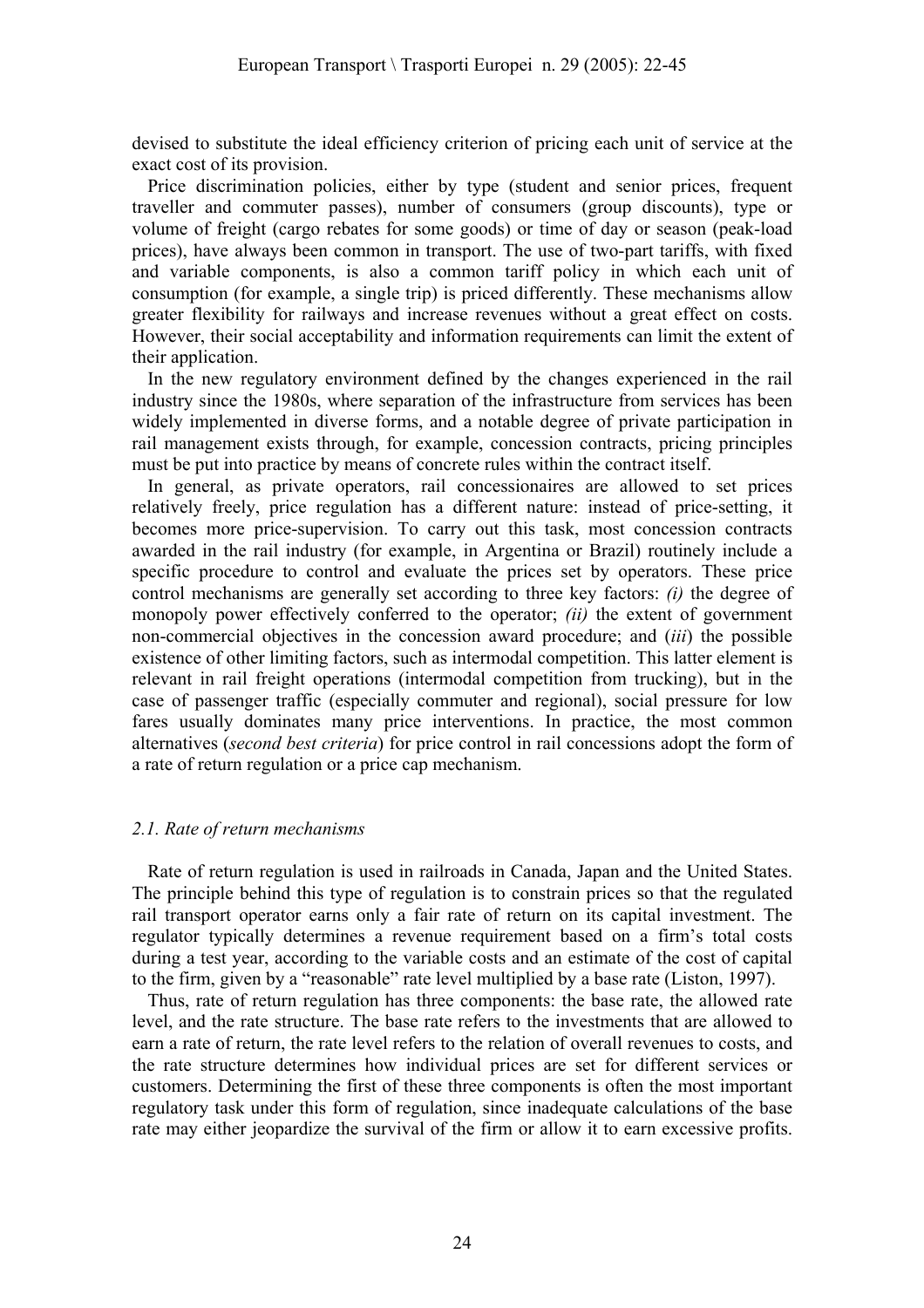In practice, the base rate usually includes most fixed costs less depreciation and working capital.

Three characteristics should govern the definition of the asset base rate. First, with respect to the treatment of past investments carried out by the railroad before the regulatory period,<sup>1</sup> it should be consistent and transparent in order to ensure that assets are not expropriated *ex post* by opportunistic regulatory behaviour, which would increase the cost of capital required by investors. Second, with future investments and expected operating expenditures and costs should be considered in the asset base definition inasmuch as they do not imply "excessive" investment and only when they are fully incorporated into the firm. Finally, with respect to current investments, a problem lies in determining the value of the firm's capital. If the existing assets were transferable to other activities without cost, then the conceptual problem of determining their value would be simple: their replacement cost or resale value. At the other extreme, and more frequent in the rail industry, is that existing assets are sunk, so the opportunity cost of using them in their present activity is zero. If the regulator seeks maximum efficiency, it should ensure that the rate of return structure (and, indirectly, the prices) are set to cover future avoidable costs.

Since most of the assets currently used by railways are financed before the concessioning process, both of these solutions are troublesome. Market values are much lower than replacement costs so this valuation would yield large price increases and windfall gains for private shareholders at the expense of consumers. On the other hand, in attributing a zero value to the existing assets, windfall gains would go in the opposite direction and the proprietors would be reluctant to finance future investments with such a lower real return. A possible way to address this problem is to use some average procedure that considers either a financial projection of what will happen with the future base rate or calculates indicative values by estimating the cash flows that the firm would have earned had the regulatory regime remain unchanged.

Despite its advantages within the traditional price regulation mechanisms (mainly its simplicity), three additional problems are associated with this sort of regulation. First, there is little incentive for productive efficiency, since firms can pass production costs on to final users in the form of higher prices; second, it leads to excessive investment and capital use because the firm is guaranteed a return on investment;<sup>2</sup> and, finally, the high degree of discretion enjoyed by the regulator in determining the base rate and the rate of return reduces the incentive for rent-seeking behaviour on the part of the regulated firm.

#### *2.2. Price cap regulation mechanisms*

 $\overline{a}$ 

The most common alternative to the standard rate of return regulation is the use of cost-plus incentives that, in practice, take the form of a menu of cost reimbursement rules that firms themselves select according to their preferences for sharing operating costs with the regulator. The basic aim of these mechanisms is the achievement of dynamic efficiency (in the sense of the regulated firm achieving the lowest unit cost in

 $1$  This is often the case in many restructuring processes when a former state-owned railway transfers its assets to private concessionaires.

<sup>&</sup>lt;sup>2</sup> This is the so-called Averch-Johnson or capital-bias effect, which is not particularly adverse in less developed economies whose capital needs are seldom fulfilled.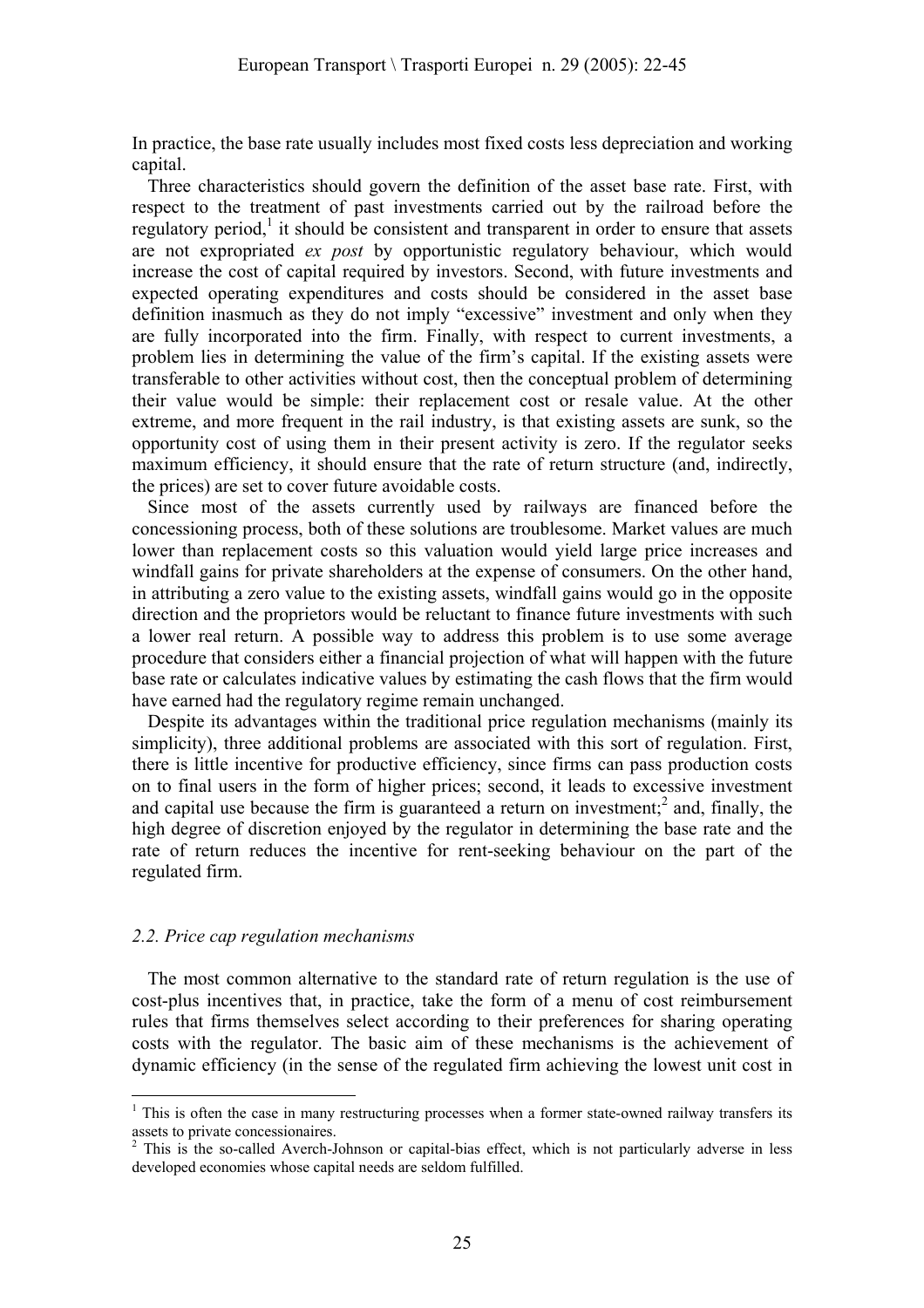the long run) by sharing some of the efficiency improvement rents between the firm and the regulator. $3$ 

Alternatively, price cap regulation is another incentive used in both railways and other privatized utilities. In its most standard form, it consists of setting traditional maximum price schemes based on long-run marginal costs in order to offer a firm an incentive to achieve the goal of dynamic efficiency while maintaining all or part of the gains associated with the firm's future increases in efficiency. This mechanism came as a consequence of the criticism directed at the lack of cost minimization embedded in rate of return regulation and other traditional price regulation mechanisms. However, its efficiency gains have to be balanced with the higher information rents that it implies.

There are a number of minor variations of the price cap system. In the rail industry, one of the most developed is the RPI-X formula. In this setup, the price for a basket of the firm's prices can increase in any one year by no more than the increase in the retail price index (RPI) for that year, minus some fixed-cost (efficiency related) parameter X. In the case of multi-product activities, such as railways output, this expression can be easily adapted by requiring that a certain weighted average of percentage price increases not exceed the rate of growth of the RPI less X percent. The weight for each price can be defined according to the share in total revenue of each product or, alternatively, it can be imposed that the average revenue (calculated with accounting figures) can grow at most by RPI-X. Thus, the regulator can control the prices of multi-product firms by focusing on their revenues and correcting them according to adequate weights. It starts with a reference price, often calculated with rate of return criteria, and set the price for a fixed number of years.

In the United Kingdom, for example, the price cap mechanism, in its RPI-X formula, has been applied to passenger traffic franchises. Commuter fares are regulated with respect to a basket containing all relevant fares, weighed broadly by the income that the operator derives from each. For three years from January 1996, increases in the capped fares are not permitted to be more than the retail price index increase from the 1995 base price; after January 1999, the price cap was set at RPI-1%.

The goal of this method is to increase the efficiency of the regulated rail operator, allowing the firm to earn substantial profits by improving efficiency while simultaneously financing current and future operations. This implies that, in practice, when setting the level of a price cap, the rail regulator must consider several factors: the cost of capital, the value of the existing assets, future investment programs, expected changes in productivity, estimates of demand growth, and, perhaps, the effect of X on actual and potential competitors. Some of these are common to other price regulation mechanisms and, in particular, they are needed when using rate of return regulation, as described above.

There are different procedures and rules to deal with each mechanism. The cost of capital and the value of existing assets are calculated using standard financial techniques. The future investment program and its implications depends on both expected changes in productivity and estimated demand that can be obtained from econometric techniques or simpler projection and analysis of historical data. Finally, the

 $\overline{a}$ 

 $3$  There are several ways to accomplish this goal and implement its results. For example, the sliding scale plans used in the United Kingdom's Railtrack regulation consist of a price adjustment mechanism through which the actual rate of return earned by the firm is adapted to changes in productivity according to a variable parameter.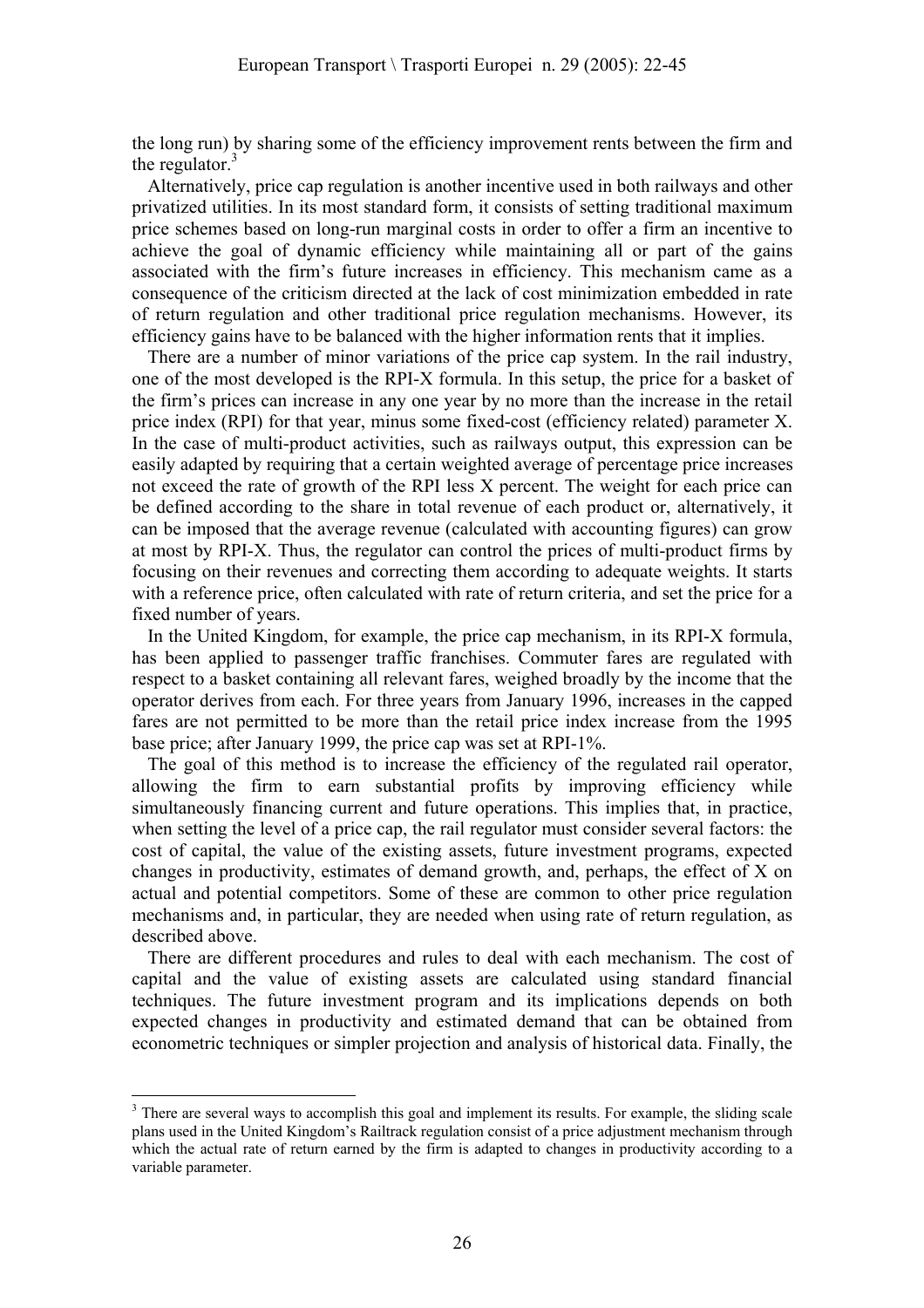effect of the price cap on the future shape of the market is conjectured from past experiences or yardstick comparisons.

One of the most critical issues is the setting and resetting of the productivity X-factor. A possible method consists of using indexes or indicators (as described below) to measure the difference between aggregate rates of growth of outputs and inputs and therefore calculate productivity from the residual. Econometrics also provides alternatives for estimating cost functions and their corresponding productivity parameters. Once the X-factor is determined, the initial price ceiling that is imposed on the firm after a switch of regime is critical. If the caps are too high, then too little surplus is transferred to consumers and deadweight losses are huge. If they are set too low, the firm may not be able to break even and may then have difficulty attracting capital, leading to a deterioration of quality of service.

Another important element of RPI-X regulation is the existence of cost pass-through provisions, through which the firm can transfer to customers unexpected increases in certain factors outside of its control. Although these clauses are standard in the regulation of other utilities, they are not in the rail industry. The most plausible case could be given by energy costs, for which a certain percentage (100% or less) of the cost pass-through onto customers could be established in the concession contract.

#### **3. Regulation and rail infrastructure**

After reviewing the principles and mechanisms of price regulation for rail services, this section addresses the two most relevant problems of infrastructure regulation nowadays in a context of vertical unbundling and private participation. We first focus on the recovery cost problem and then study the issue of access pricing.

#### *3.1. How to recover infrastructure costs?*

Rail infrastructure provision and management are characterized by a high ratio of fixed to marginal costs, the existence of avoidable costs and unavoidable or common costs. Avoidable costs are uniquely associated with a particular output: if this output is not produced, no cost is incurred. This guiding principle relates to the idea of cost recovery for particular outputs. Avoidable costs may thus be considered as a floor to regulated prices (if any), since charging less than the avoidable cost is equivalent to operating at an economic loss. This makes standard pricing rules inoperable in this sector, since first best or efficient principles of marginal cost pricing may result in large deficits that jeopardize the long run survival of the firm. Three particular problems then arise with respect to the allocation of the rail infrastructure costs: cross-subsidization issues, cost-recovery problems, and the possibility of setting inefficient prices (Talley, 1988).

The existence of cross-subsidization problems in pricing rail services or infrastructure produced in the presence of common costs can be illustrated with the case of a profitregulated railroad connecting two large cities and also providing rail service to a smaller town along the route between the two cities. The fares charged for passage from the small town generate revenues exceeding the additional cost of serving it, such as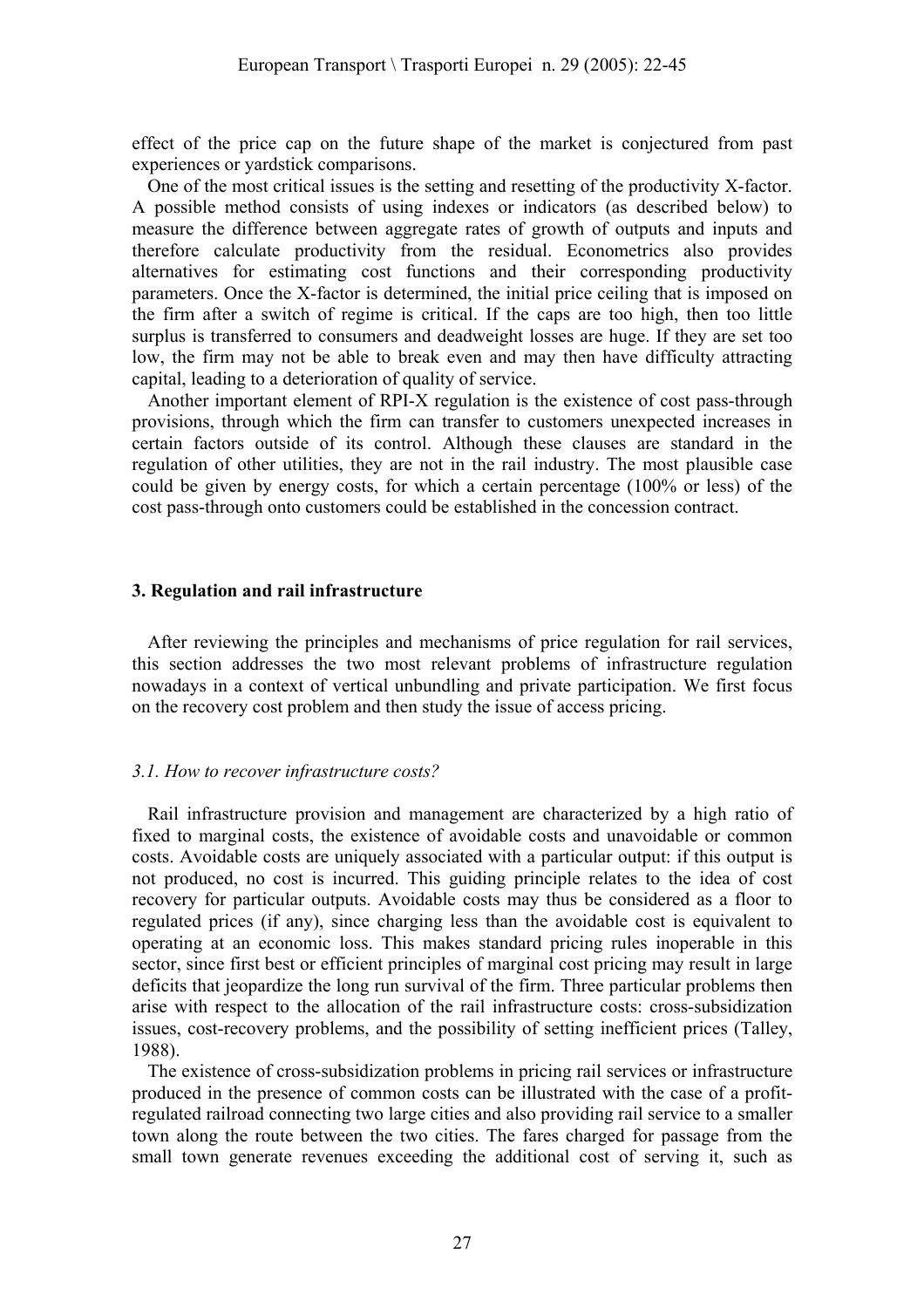ticketing and station costs, but not sufficient to cover an equal or proportionate (however defined) share of the common costs, such as trackage, signalling, and trainyard costs. The issue is how to allocate common costs among customers and services. In many cases, cost sub-additivity and efficiency require joint production and allocation of fixed costs among all services, without cross-subsidization (accounting for externalities whenever present).

Cross-subsidization is not only an equity problem for rail services, as in this example, but also a relevant issue for efficient pricing of infrastructure like railbeds, signals or stations. The standard procedure is the so-called fully distributed costs method, under which common costs are allocated on the basis of some common measure of utilization, such as gross tons/km, or other measure of relative output or gross revenue. Alternatively, common costs can also be allocated in proportion to costs that can be directly assigned to the various services (Braeutigam, 1989). The arbitrary nature of fully distributed cost methods and its lack of a conceptual foundation have been criticized, but they remain a useful measure for recovering common costs.

However, the treatment of the cross-subsidization problem should not be based on excessively rigid criteria, particularly for developing countries with few alternative finance mechanisms. The analysis should be made on a case-by-case basis, since, for example, stand-alone cost tests do not apply if railroads are not allowed to abandon unremunerative facilities or services (Kessides and Willig, 1995). If that freedom is denied, a railroad cannot earn adequate revenues if its rates on potentially remunerative activities are constrained by stand-alone cost ceilings.

The cost recovery principle should be a central issue in the design of any rail infrastructure pricing procedure. The theoretical and political debate focuses on two options. Many public firms still advocate the use of the efficient price mechanisms and propose marginal cost rules with the simultaneous use of public subsidies to cover fixed costs. Alternatively, a growing literature patronizes the use of full cost recovery prices, including price discrimination, multiple part tariffs or cross-subsidization schemes, if needed. Although it is thought that it might yield inefficient outcomes for the theoretical efficiency principles, it constitutes the second best available alternative in most cases.

Similarly, with respect to access pricing of a rail network, it is clear that it should be based on marginal cost pricing rules in a first best world. In practice, however, the achievement of this objective is difficult due to at least three reasons: the above described cost structure of the rail network, which cannot always be recovered with simple price rules; the asymmetric information problem faced by the regulator with respect to these costs; and the subsidy level that can be sustained in the long-run.

Several econometric studies have shown that in the case of the rail industry, the marginal cost of those railways that are still vertically integrated lies in the range of 60%-70% of average cost; where rail services are separated from infrastructure, the marginal social cost of rail infrastructure alone often is well below the 60%-70% range (see, for example, Friedlander *et al.*, 1993). Price discrimination, if feasible and politically acceptable, may help to raise cost recovery to around 60% of total cost without driving demand off the market. Thus, full cost recovery would require a further price mark-up of more than 60% above the efficient price. Alternative proposals, in terms of the so-called Ramsey pricing principle, have been defended for infrastructures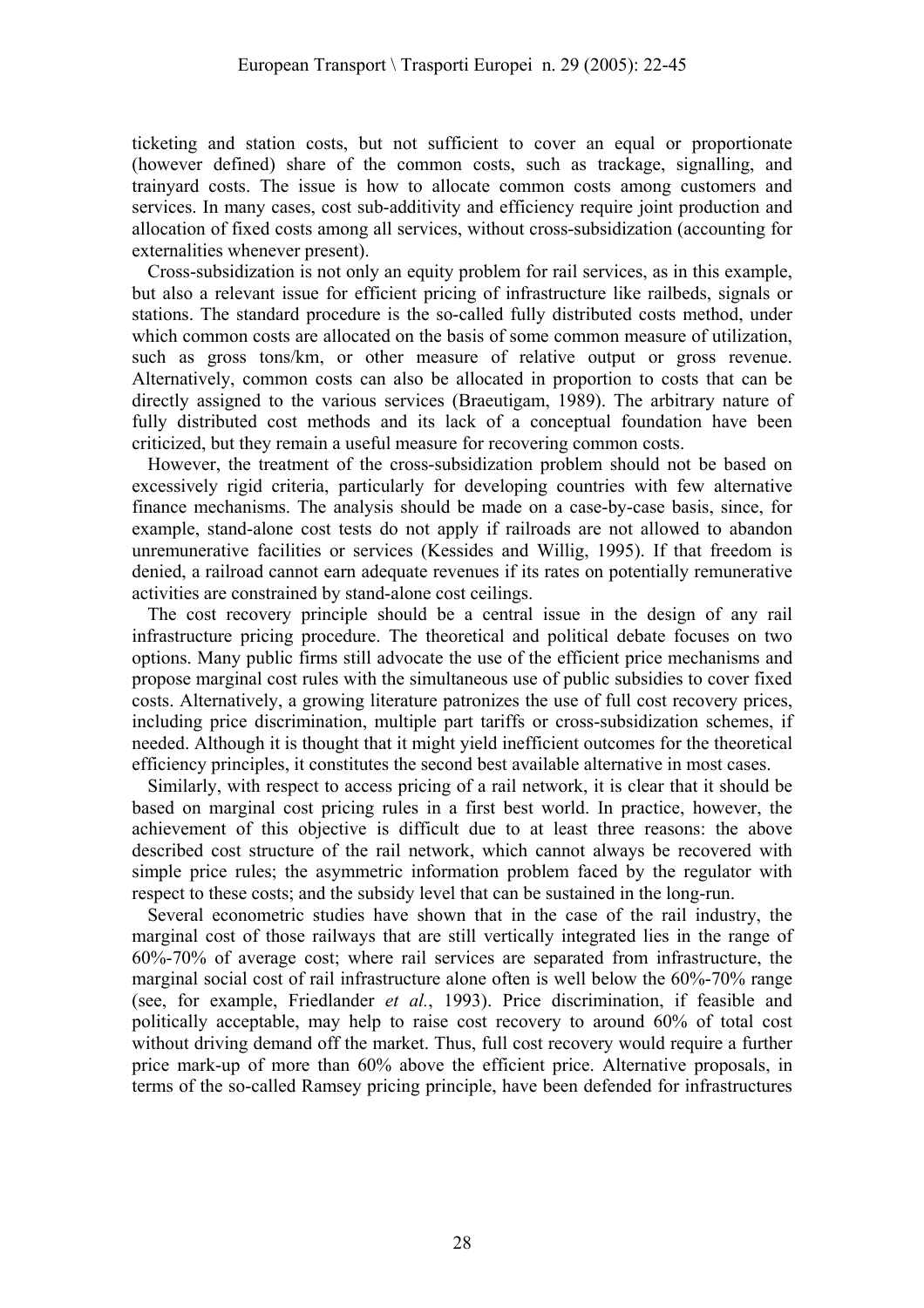with high fixed costs and low marginal costs.<sup>4</sup> However, they rarely work in practice, since they arouse consumers' suspicions of unfair treatment and undue discrimination. Moreover, under Ramsey pricing rules all unattributable fixed and common costs are apportioned on the basis of the services' demand characteristics.

In the current debate, a reasonable conclusion is to advocate a balance between the cost recovery issue and the efficient pricing rules, giving preferential treatment to one or the other according to the case. However, the issue remains unsolved and depends on how different countries have faced their access pricing problem. Whether a country's government is willing to assume these differences or not is, in most cases, a political question. In many cases, the ultimate challenge is how to price access to rail infrastructure in a transparent, efficient and non-discriminatory way. In Europe, for example, Directive 95/19 requires infrastructure managers to balance revenues with expenditures. In countries where revenues from operations and compensation from government for public service obligations are insufficient to provide a surplus for depreciation and investment, railways will be dependent on the state to fund or guarantee repayment of investment loans. This continues to be the case in many of the countries of Central and Eastern Europe.

#### *3.2. The access pricing question*

 $\overline{a}$ 

The development of tariffs for accessing rail infrastructure varies greatly among different countries according to the stage of their railway restructuring process. Some countries have already identified procedures for setting fees, and a number of them have laid down precise rules for the structure and level of fees. In others, business unit or infrastructure companies (either in public or private hands) are responsible for setting charges. In fact, access charges are mostly relevant in countries where traditional railroads have been vertically unbundled by the separation of the potentially competitive area of service operations from the naturally monopolistic area of infrastructure management.

Apart from the already discussed problem of cost recovery, access pricing may create a market structure problem regarding its effects on competition and barriers to entry. This problem arises in network industries where a single, vertically integrated dominant firm (either private or public) controls the supply of a key input (in this case, railway tracks) to its competitors. It is obvious that in these cases, there are incentives for the firm to set prices high to raise rivals' costs, but it could also be the case in which the regulator sets access prices too low in order to favour the entrants.

Depending on the discretion allowed to the integrated firm, potentially distortive effects on access prices can be determined in several ways. First, when infrastructure is still publicly owned or managed, the regulator can determine the price as an integral part of the access terms defined in a contract with one of several private train operators. Secondly, the regulator may allow the firm to choose from a menu of alternative regulatory schemes, usually rooted in incentive-based price regulation mechanisms (to favour the firm that achieves higher levels of efficiency). Thirdly, the firm may have discretion over aspects of access pricing subject to some overall regulatory constraint,

<sup>&</sup>lt;sup>4</sup> Ramsey pricing refers to charging higher prices above unit costs to more inelastic market segments. When infrastructure and services are separated, their use becomes more complicated and still is not clearly solved, since different demands for services – as well as for tracks – must be estimated.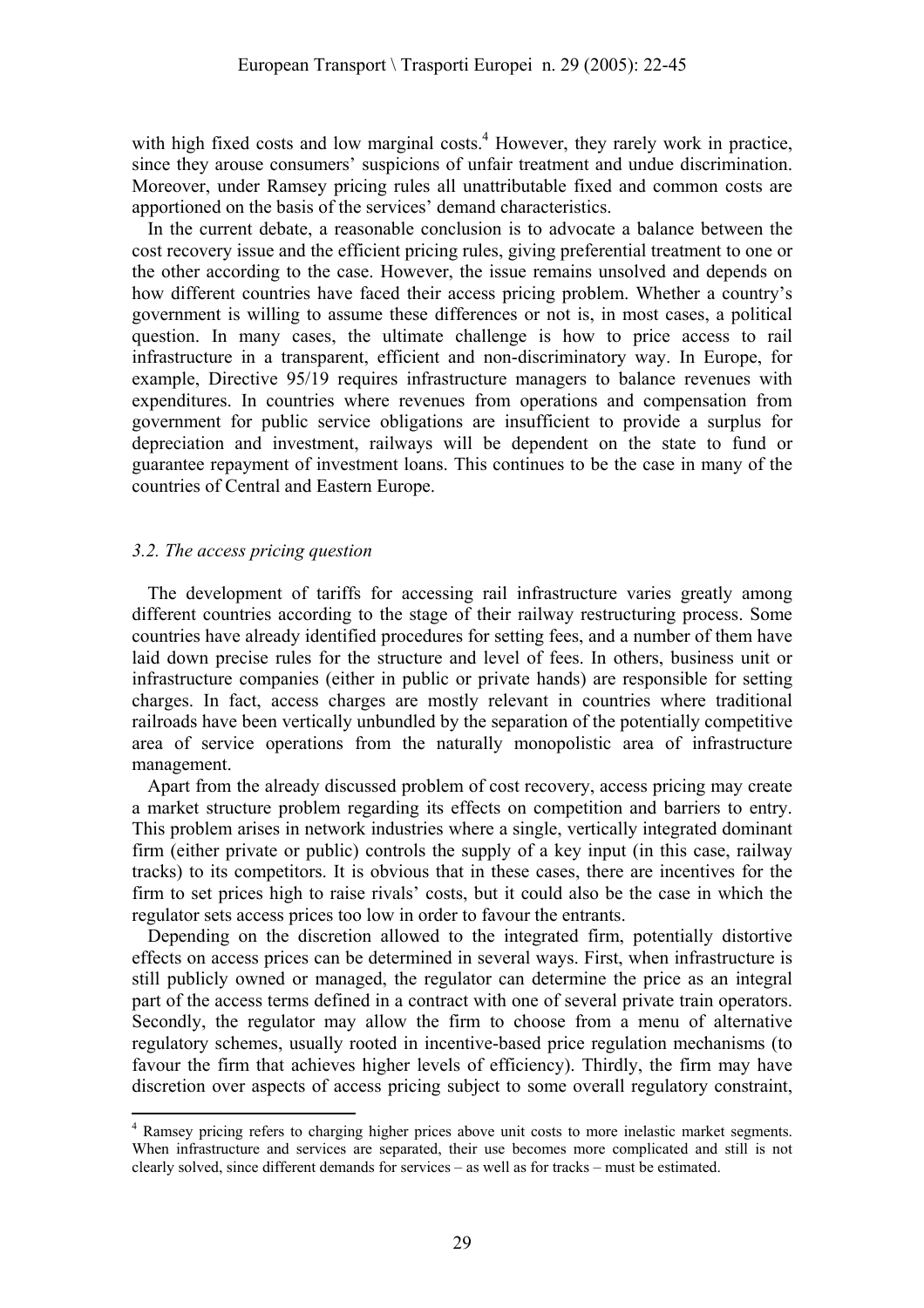and finally, the firm may have full discretion over the price and is only restricted by the country's anti-trust law.

In all of these cases, there are two main approaches to setting access prices when the principles of cost recovery plus the normal rate of return are required. First, some countries use the current dominant paradigm for setting access charges: *cost-related charges,* which are based on the optimal first-best principle of pricing according to marginal cost (considered the forward-looking long-run incremental cost). The higher the proportion of common costs, the more complex the principle. It is based on the socalled *efficient-component rule*, which determines that optimal access charge is equal to the direct cost plus the opportunity cost of providing access (given by the reduction in the dominant firm's profit). To compute these costs, the regulator has to consider economic depreciation (physical depreciation plus technological progress) and forecast future usage.

The first problem to be solved is that of the actual value of capital assets: nominal value versus potential to generate cash. While the latter is clearly a function of the privatization and regulation methods and the extent of competition envisaged in bidding for the right to operate concessioned infrastructure services, the former is more likely to reflect a past situation that domestic reforms are trying to overcome.

The second method of setting access prices consists of developing *usage-related* charges. Once-avoidable costs are covered by increasing prices that are inversely related to demand elasticity. Another option (less controversial) is the use of a two-part tariff to avoid service cuts by train operators to save charges even when the network has no cost saving. The British infrastructure provider until 2001, Railtrack, is a well-studied example of how access prices functioned in practice. In a industry context where operating companies were franchised, Railtrack managed the infrastructure (track, signalling systems, electric power supply and stations) and was responsible for its maintenance, new investments and train operations (timetables, coordination, etc.). It also sold access to infrastructure to passenger and freight operators.

Railtrack owned the rail network and set track charges that had to be agreed upon with the rail regulator under the criteria openly published in a number of regulatory policy statements. The price control system operated through a simple RPI-X formula that was revised every five years, remaining fixed between revisions. The structure of Railtrack's access charges for passenger services was based on the usage-related charges and was made up of multiple-part tariffs with at least four elements. First, track usage charges, which tend to reflect short run effects on maintenance and the renewal costs of running trains of different types for different distances. Second, traction current charges, to recover the costs of electric current, varying geographically and temporally and reflecting distance covered and type of vehicle. Third, the long run incremental cost, which indicated the long run costs imposed on Railtrack in delivering the total access rights of a train operator. Finally, common costs, as the remainder of the fixed charge, designed to recover the rest of Railtrack's costs at the sub-zonal, zonal or national level. This was apportioned among train operators on the basis of budgeted passenger vehicle miles for sub-zonal costs and budgeted passenger revenue for zonal and national costs. The first two elements amounted on average to only about 9% of total track access charges, and given the current structure of charges, these were the only elements that vary directly. The remaining 91% of the aggregate charge was in the form of a fixed charge, which did not vary with the number or type of trains run or with passenger revenue.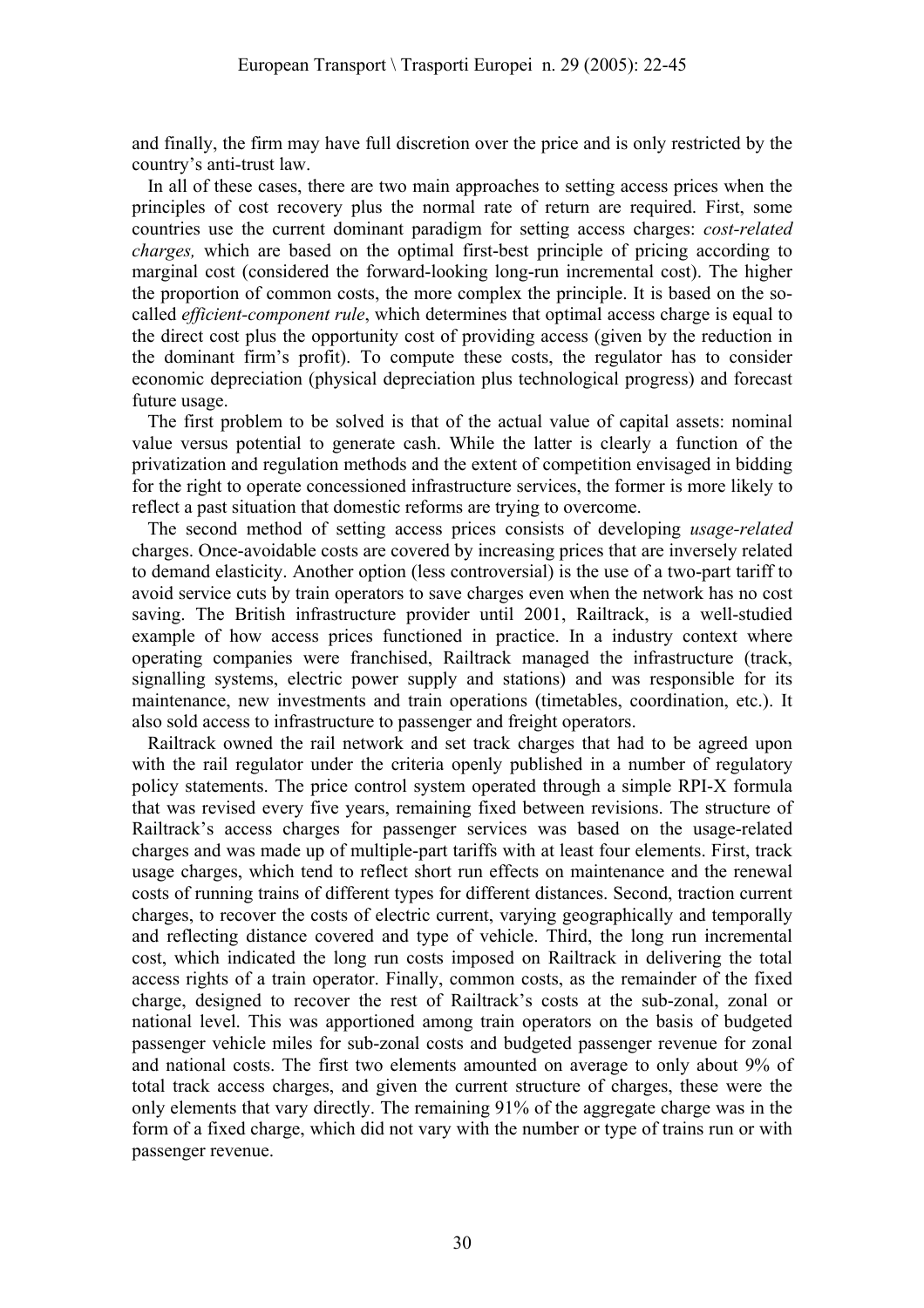In the case of freight services, access prices were more flexible. The rail regulator had simply established several principles to be considered by Railtrack in its relationship with private operators. First, prices must cover the avoidable costs incurred by Railtrack as a direct result of carrying that particular freight flow; second, prices must be lower than the stand-alone cost that would be incurred by a national efficient competitor; third, no undue discriminatory charges are possible; and finally, charge structure should reflect the value to users of access to the rail network and enable Railtrack recover its total cost

As opposed to the British case, the setting of access charges in other European countries is still underdeveloped. In 1995, the European Union passed two directives concerning the application of Directive 91/440 on the separation of infrastructure management and transport operations. Directive 95/18 regulated the licensing of railway undertakings, and Directive 95/19 established several general principles on the allocation of railway infrastructure capacity and infrastructure fee charges. These principles were designed to ensure an optimum, non-discriminatory use of infrastructure and guarantee an access charging policy according to EC rules, but they were received by member states with various degrees of enthusiasm. The objective of most governments that have set rules for infrastructure fees is to cover costs and differentiate fees to reflect different cost factors. In 2001 a new rail package clarified the principles on which rail infrastructure management should be based on and, very recently, through EC Directive 2004/51, the deadlines for implementing 'third party access' have been shortened (to January 2007). However, many of these changes have been slowly implemented in most countries.

In France, for example, several principles were introduced to give access to railway infrastructure to licensed international groupings of transport services and operators of combined transport, but present arrangements seem more inclined to promote conventional international rail groupings rather than new entrants into the rail market. With centrally planned timetables, only the domestic operator pays a fixed amount to the (also public) infrastructure manager. User fees are fixed, accounting for a wide set of criteria including: infrastructure costs, the transport market situation, supply and demand characteristics, imperatives based on optimized use, and standard conditions for intermodal competition. In 2004 the access fee system was changed in several important ways. First, the access fees per unit of traffic were set two years in advance instead of essentially being negotiated after the fact. Second, the structure of the fees was changed to sharply increase fees for local passenger trains, freight, and ancillary services (such as stops in stations or the use of marshalling yards). Third, the projected total volume of fees was forecast to increase more gradually at a rate of about 300 million euros per year.

Similarly, in Germany, the federal government owns the track infrastructure and is responsible for its preservation and for securing a certain level of public transport service by means of the *Deutsche Bahn* (DB), an independent joint-stock holding whose sole shareholder is the state. The infrastructure division of DB bears operating and maintenance costs and is in charge of stations, ticket sales, passenger attention, etc. It is also responsible for setting charges for track usage, which are supposed to cover all infrastructure costs, including investment. These charges are based on prices per train/km on the different line sectors, resulting in a number of different fee combinations (Häfner, 1996).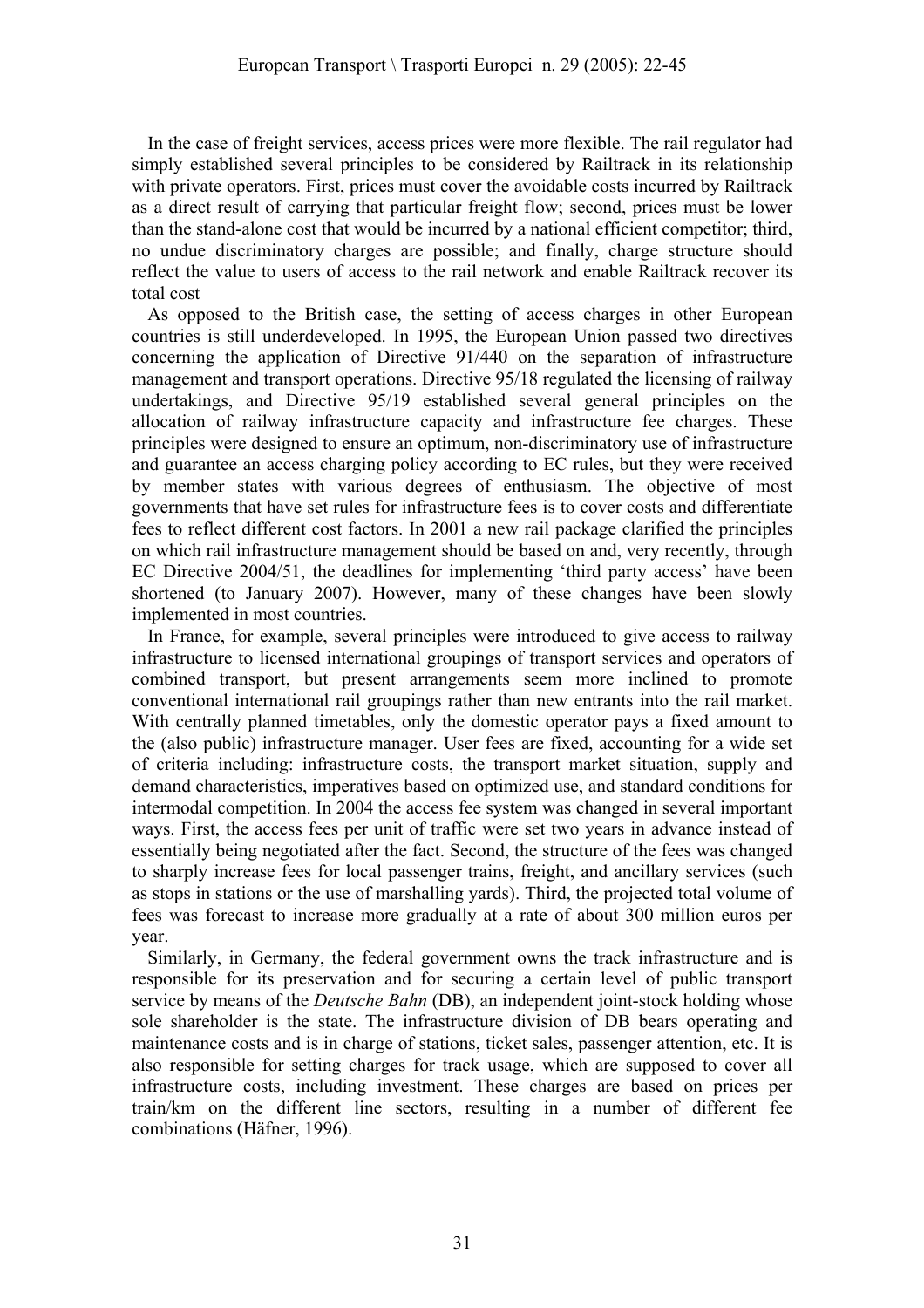In Spain, the 2003 Railroad Law introduced charges for the usage of rail infrastructure, stations and other track elements that conform to EC Directive 2001/14. These charges intend to recover infrastructure's full costs, and include four components: access, capacity reservation, circulation and traffic. The access charge is a general payment to be made by all licensed operators for the right to use the infrastructure. The capacity reservation and circulation fees depend on the kilometres of track used and vary with the type of service or train, the hour of the day and the characteristics of the track. Finally, the traffic charge is levied on the operators depending on the economic value of their service as measured by the number of seat-kilometres or ton-kilometres operated.

#### **4. Quality and safety regulation in the rail industry**

Quality performance is not neutral for the economic contribution of the rail transport sector to the social welfare. The particular level of quality achieved by train operators and particular features in regard to three main dimensions that broadly define quality in the rail industry (service, externalities and investment) critically determine the value added by this transport mode. The first question that naturally arises is why quality regulation is needed at all in this industry, and to what extent this regulation relates to the standard price regulation mechanisms described in the previous section. Economic theory provides a well-known argument to answer these questions: real world transport activities are characterized by market failures due to information problems.

In an ideal world with a large number of competitive rail transport service providers and well-informed consumers of passenger and freight services, quality regulation would not be required since market forces would adjust consumer demand (in terms of prices, levels of output and of quality of service) to firm supply. If no price correction took place, less reliable rail companies would be driven out the market and only those whose price-quality ratios were in accordance with demand would remain. However, when full information doesn't exist, markets cannot exert this disciplinary role on firms and purely competitive solutions do not always positively affect quality, prices, or output. Pure competition may result in unsafe, unreliable or unpleasant services since limited availability of resources and lack of adequate control mechanisms make it impossible to adjust consumer and producer interests.

In the traditional organization of the rail industry some years ago, a monopolistic structure with a single firm providing services at the national or local level, price-quality adjustment problems may have increased since the monopoly's privately optimal level of quality may not have coincided with social standards. Simple price regulation is seldom a solution. Any regulated, multi-product monopolist in an environment of asymmetric information tends to degrade quality in order to achieve higher profits once it enters the market. Railway firms are not immune to this temptation, for example, in terms of punctuality and cancellation standards. The quality outcome of any monopolist, not just in the rail sector, heavily depends on the specific regulation adopted. For example, with rate of return regulation, over-investing in non-required technological quality may accentuate the Averch-Johnson effect. Alternatively, with price cap regulation, a subtle cut in quality can be a very tempting way to cut costs (Carbajo, Estache and Kennedy, 1997).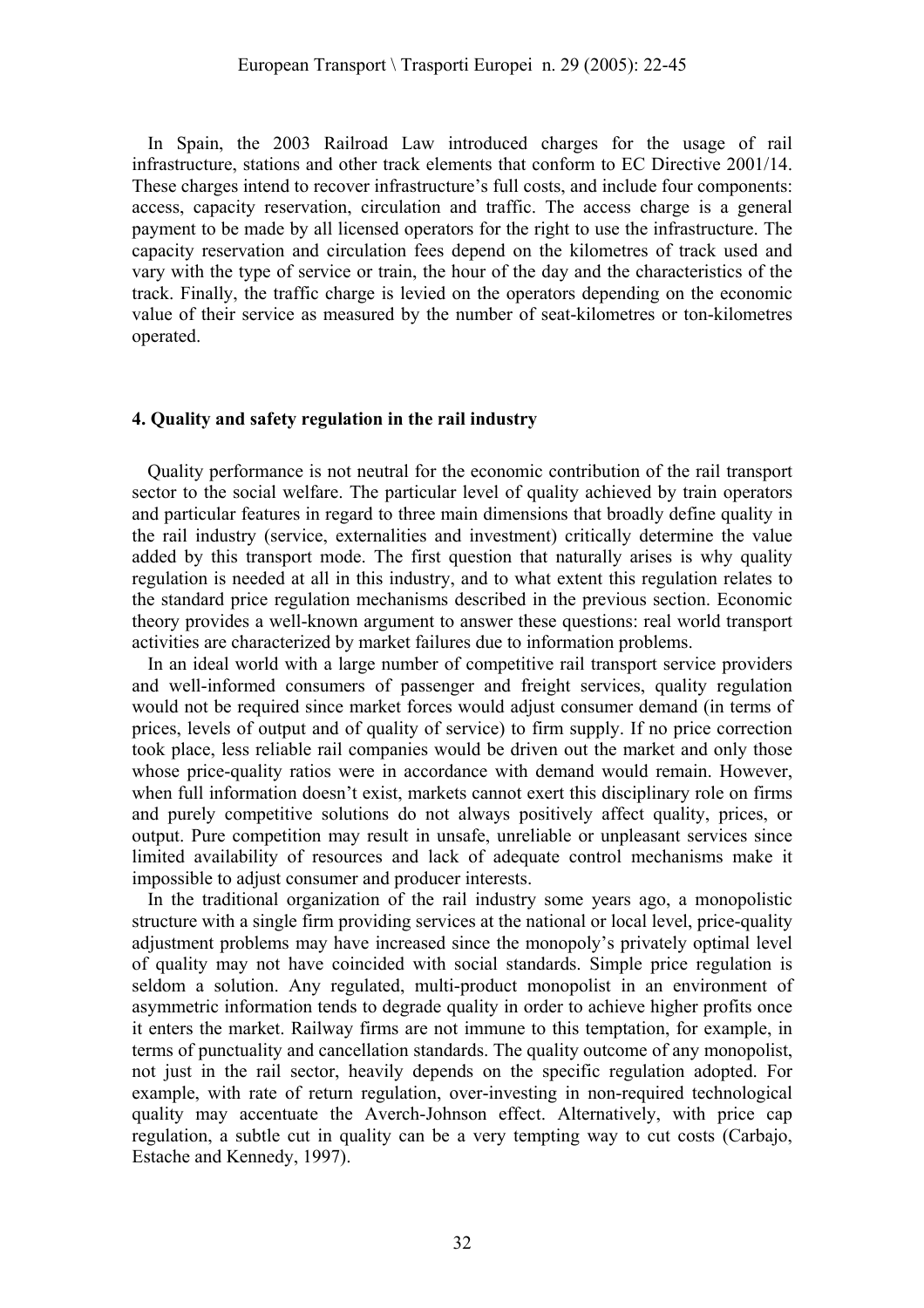Therefore, the price regulation mechanisms analyzed above are considered incomplete if they do not include quality provisions. This is not always easy, since adjusting price mechanisms by quality may render them inoperative or excessively difficult for the firm to manage or the regulator to monitor. Therefore, most regulators set quality standards or targets for train operators instead of correcting price control mechanisms.

## *4.1. Definition of quality targets*

 $\overline{a}$ 

In setting up those quality standards incorporated in concession contract designs, the regulator often uses the principles of yardstick competition.<sup>5</sup> These quality standards may be constructed at the national or regional level with inter-industry comparisons (as in Brazil and Chile for many of their public utilities) or by establishing international benchmarks or best practices (as in Australia for transport services and infrastructures).

Three elements are considered in detail when designing this process. First, as in other transport modes, quality is mainly measured in service levels or specified service standards. However, this measurement is suited more for factors such as train punctuality, the reliability of services and the waiting time at stations or platforms, than it is for other factors.<sup>6</sup> Simultaneously, the services provided before the transport itself, such as ticketing, reservations, and luggage or cargo handling are often ignored as part of the rail industry's value chain, although they may constitute relevant aspects of both intramodal and intermodal competition. For these reasons, the first element to consider in designing a quality control in the rail industry is an integrated vision of transport service that includes not only the ride itself, but all aspects related to infrastructure (track and stations), stations and pre- and post-transport services provided to clients.

A second aspect of quality regulation that is particularly relevant to railways is the flexibility with which scheduled services can be changed and new services introduced in response to changes in demand. Here, the rail industry has always been at a disadvantage to road transport because of the need to coordinate working timetables and operations with certain technical requirements due to the lack of alternative routes between points.

Hence, it is not usually easy (with a few increasing exceptions in many countries) for rail transport to offer on-demand services to passengers (for example, as done by charter airlines) or freight customers (door-to-door services). Thus, coordination is relevant for quality of service regulation within the rail firms, and must also be considered in the design of the industry structure. For example, one potential disadvantage of the split between infrastructure and operations is that coordination might be even more difficult when changes have to be negotiated between different organizations, especially where timetable approvals also need to be secured from other train operators using conflicting train paths.

Intermodal coordination with other industries is also necessary, since social quality performance is always evaluated in relation to feasible alternatives. Saturated corridors

<sup>&</sup>lt;sup>5</sup> This is done to avoid the problem of regulator's capture and the discretionary nature of the regulatory action. However, there is a risk of making undue comparisons between different rail systems.

<sup>&</sup>lt;sup>6</sup> For example, railway tracks can deteriorate with respect to the smoothness of the ride or the noise or vibration generated to passengers and third parties (buildings close to tracks) even though punctuality and/or safety are not jeopardized, so there may be an incentive to reduce maintenance standards in this respect.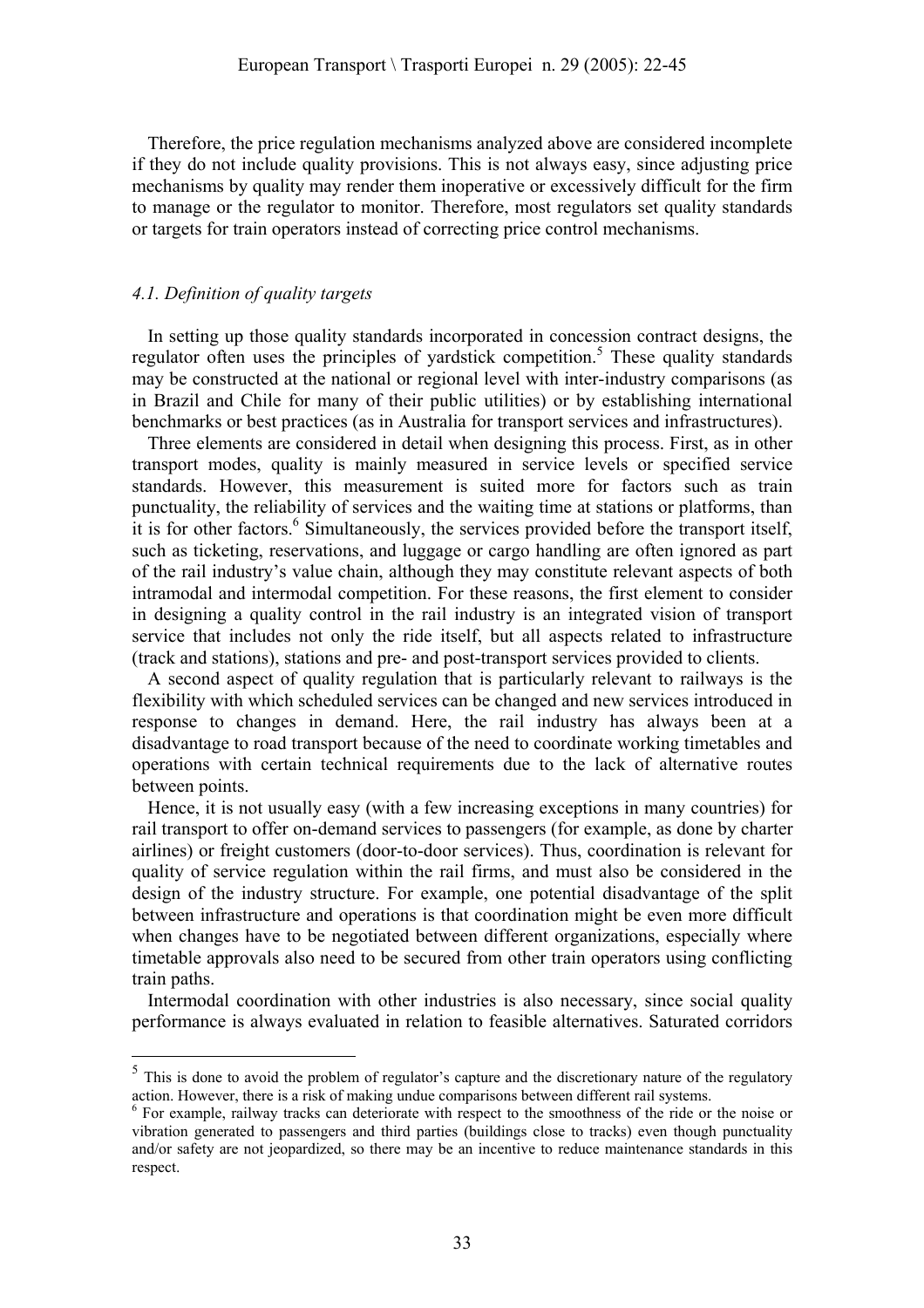(where investment in roads, railways and airports clearly overcomes demand) are a waste of resources that few economies can assume. This almost general equilibrium approach constitutes the third element of the quality regulation process, although it is not particular to this industry. The socio-political implications of quality regulation (in terms of equity or public service obligations and the social acceptance of quality standards) determine the overall targets to be established in each industry.

| Dimension                |         | Definition                                                                      | Measurement Variables                                                                                                                                                                                                                                       |
|--------------------------|---------|---------------------------------------------------------------------------------|-------------------------------------------------------------------------------------------------------------------------------------------------------------------------------------------------------------------------------------------------------------|
| Quality<br>of<br>Service | Vehicle | Onboard quality<br>(wagons, locomotives)                                        | - Age of vehicle/number of years in service<br>- Vehicle size and load factor<br>- Availability of seats<br>- Accessibility<br>- Travel comfort<br>- vibration<br>- noise<br>- tidiness<br>- temperature                                                    |
|                          | Route   | Route quality<br>(travel of passengers)<br>and cargo)                           | - Distribution and number of stations<br>- Timetable:<br>- first-last train<br>- peak trains<br>- weekend-commuter services<br>- Frequency (number of trains per hour)<br>- Punctuality/reliability (waiting at stations)<br>- Cargo services (reliability) |
|                          | Service | Pre-transport and post-transport service<br>quality<br>(added value to service) | - Ticket sales/reservations<br>- Handling<br>- Staff adequacy and competence<br>- Inquiries and general information<br>- Response to complaints                                                                                                             |
| External<br>Quality      |         | Externalities<br>(safety and environment)                                       | - Public service obligations<br>- Safety procedures<br>- Liability regimes<br>- Environment protection (noise, pollution)<br>- Congestion                                                                                                                   |

Taking into account these three characteristics, Table 1 summarizes the five most important quality dimensions for the railway industry (vehicle, route, service, social and dynamic quality) along with a number of standard performance measurement instruments for them. The first three (vehicle, route and service) are related to what is usually named (internal) *quality of service*, whereas the last one refers to externalities.

# *4.1.1. Quality of service*

Regulation of the quality of rail transport services in regarding vehicle quality, the transport service itself (aboard trains) and the pre- and post-transport services has been dealt with in different depths in different countries although there is a positive correlation between the extent of the restructuring activity in the rail industry (in terms of private participation and/or separation of infrastructure from services) and the quality regulation requirement imposed on the industry post-restructuring.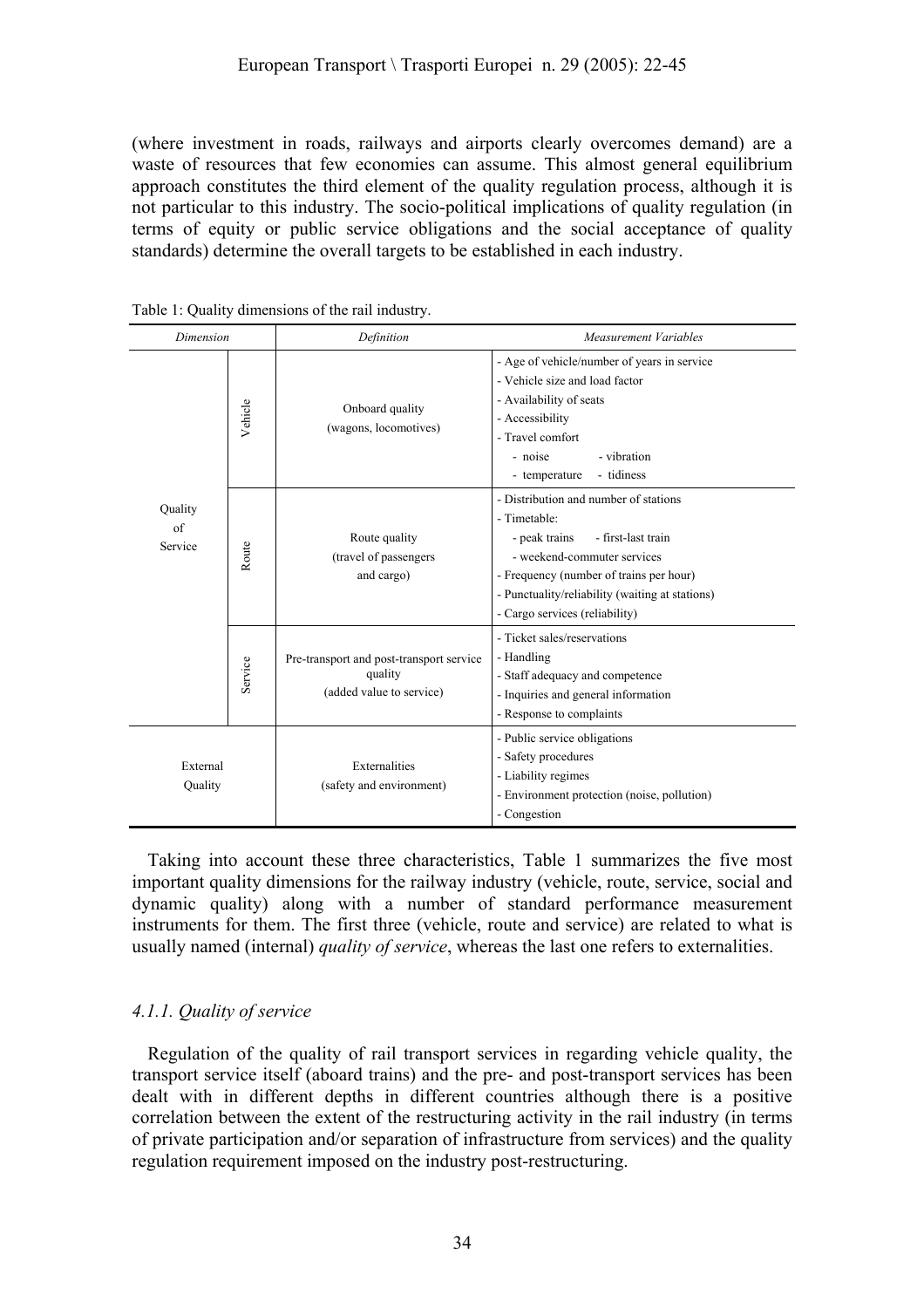In general, countries where the sector is still heavily dependent on government or public agencies (such as in Eastern Europe and Asia) have done less to establish separate quality control frameworks than in those where private participation has been significant (for example, the United Kingdom) and detailed quality control systems have been set up. In all cases, the basic principle governing the design of quality mechanisms is that customer service should be paramount if railways are to maximize profitability and compete with alternative modes of transport. The economic relationship between separate units in a railway enterprise should be structured to ensure the preservation of incentives to maximize customer service (see Swift, 1997a, 1997b).

This is particularly relevant to the separation of infrastructure and operations. Vertical unbundling in railways distances infrastructure management from the end-user customer and could yield undesirable side effects or contradictions. For example, the density of traffic (trains per day) that maximizes returns on infrastructure investment is likely to be greater than the optimal level from the operators' point of view. This is because at high densities, passenger service is likely to suffer due to congestion. Therefore, no matter whether the separation is institutional or only financial, mechanisms to compensate infrastructure units that run below optimal capacity must be incorporated into contracts in order to maximize end-user customer performance as a whole. Since the particular characteristics of the rail industry in each country require fine tuning of any regulatory or contract enforcement mechanism, Table 2 proposes a simple scheme that identifies and separates the roles to be assigned to the regulator and the operator (either franchisees or public or private monopolies) with regard to quality of service regulation.

| Role                                              | Regulator | Operator | Both     |
|---------------------------------------------------|-----------|----------|----------|
| Design of adequate quality of service standards   | V         | ×        | $\times$ |
| Level of application of these standards           | V         | $\times$ | $\times$ |
| Punishments, fines, sanctions, etc.               | ✓         | ×        | $\times$ |
| Information to passengers about quality standards | V         | v        |          |
| Variables to be controlled                        | V         | ×        | ×        |
| Inspection and reporting procedures               | ✔         | ✔        |          |
| Responsibility for achieving quality standards    | $\times$  | ✔        | ×        |
| Risk sharing of service quality fluctuations      | $\times$  | ✔        |          |
| Technical quality                                 | v         | ×        |          |

Table 2: Role assignment in railways quality of service regulation.

After its reform and the full privatization of services and track provision, the United Kingdom's rail system constitutes one of the most practical examples of a detailed quality of service regulatory framework (see Table 2). For example, in the case of passenger transport, the regulatory agency (Office for Passenger Rail Franchising, OPRAF) defined what level of service is tendered for particular routes and corridors and sets the minimum level of service for every route in the country (not only timetable specifications, but also journey time, first and last departure times, etc.) If franchises operated a poorer service than specified then the OPRAF had the right to withhold the license.

Operators awarded with licenses, Train Operating Companies (TOCs), are obliged to include in their timetable certain passenger service requirements set out in the franchise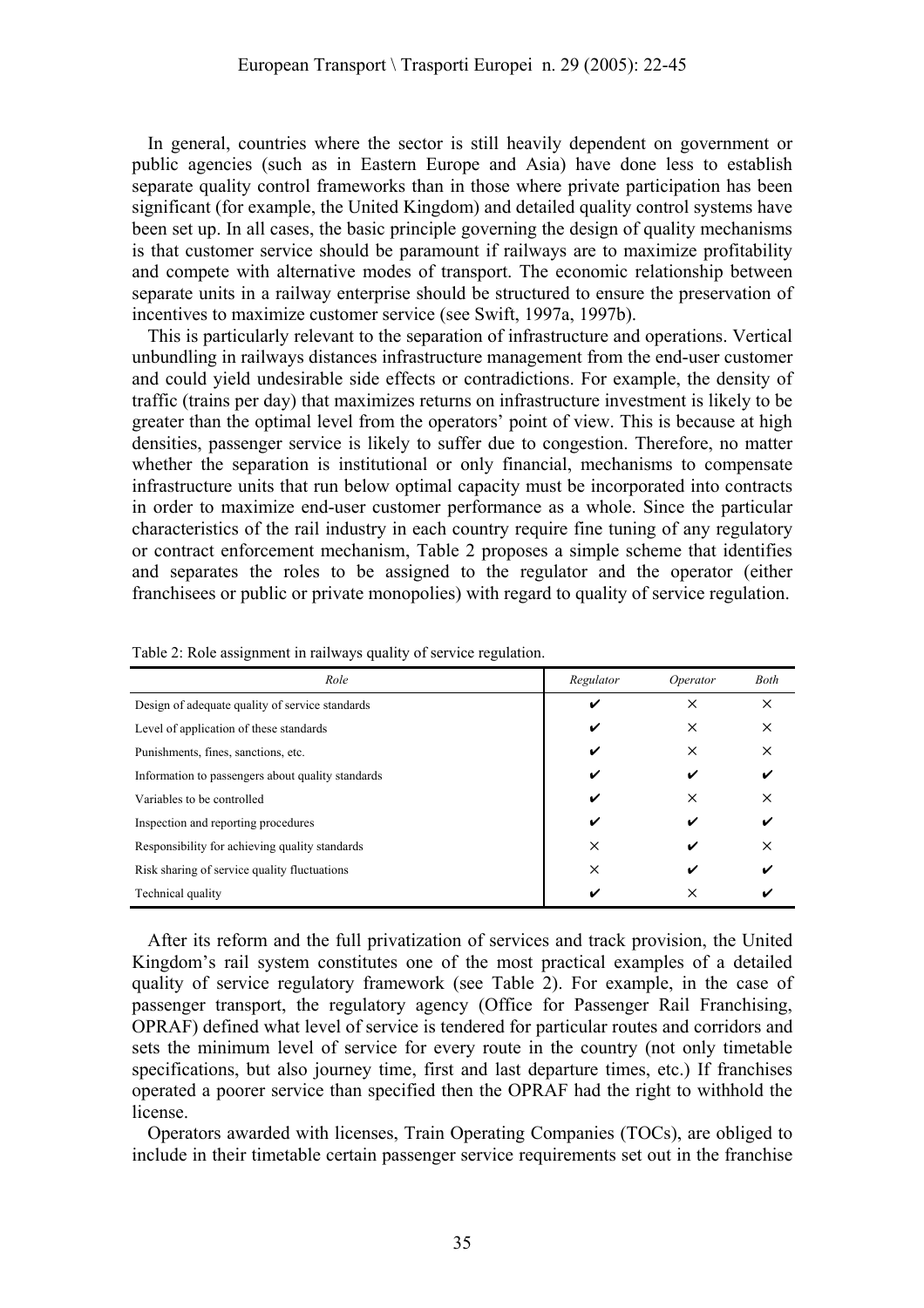agreement. These are the minimum standards of quality that operators need to achieve to ensure the basic provision of services. However, in order to avoid excessively limiting the freedom of the operators, these requirements do not specify detailed timetables for each route, but instead set parameters within which each company must design its own timetable. Passenger service requirements are set out by route and are largely based on the former British Rail timetable, specifying frequency of trains, stations to be served, maximum journey times, first and last trains, weekend services, through services, and load factors/peak train capacity (for commuter services). Passenger service requirements also include limits on the number of train cancellations and, where applicable, the level of capacity that needs to be provided. These limits apply in any 28-day reporting period, with three levels determined: *(i)* a call-in level, where OPRAF reviews the performance of the operator; *(ii)* a second level, where the operator is in breach of the franchise agreement, and *(iii)* a third level, which can trigger default of the agreement.

For example, load factor requirement compliance is measured by the ratio of passengers exceeding capacity to the total number of passengers (PIXC). The maximum acceptable PIXC level is 3% for morning and evening peak together, or 4.5% for either peak considered alone. If extra capacity is needed to meet load factor specifications, the cost is shared by the operator and OPRAF according to the following criteria: *(i)* up to a certain capacity limit, the franchise payment does not change; *(ii)* between the initial limit and a second limit, OPRAF bears a share of costs, and *(iii)* above the second limit, all costs are paid by OPRAF.

In practice, not all of the quality dimensions defined in Table 1 can be incorporated in the same proportion to any service quality mechanism. The British system mainly focuses on the route dimension and is based on their extensive experience with deregulation. When the role assignment proposed in Table 2 is not considered, or its components cannot be easily separated, several quality regulation failures may arise. The most important is the failure to define adequate independent quality measures. This is the case of several rail concessionaires in Argentina, where the level of vertical integration between the train service providers and the maintenance firms (in the form of subsidiaries or units integrating a larger industrial group) has distorted the incentive to provide the optimal price-quality ratio in favour of more frequent repairs and technical updates.

#### *4.1.2. Safety and externalities*

Regulation of the quality of service is only one of the two static aspects of quality regulation to be considered in designing a global framework for quality regulation in the rail industry. The *social or external dimension* of quality regulation, including all issues related to safety and externalities (pollution, congestion, etc.) must also be considered, and it specifically differs from level of service quality regulation in at least four aspects.

The first element is the scope of regulation. Since non-compliance with social quality standards may affect users and non-users of transport services, these standards should always be exogenously set, by national or supranational legislation with intermodal implications, in the case of the rail industry. This is not always the case for timetables, load factors or vehicle size, variables that usually have simple intra-firm consequences. In the European railway industry, for example, three levels of quality regulation can be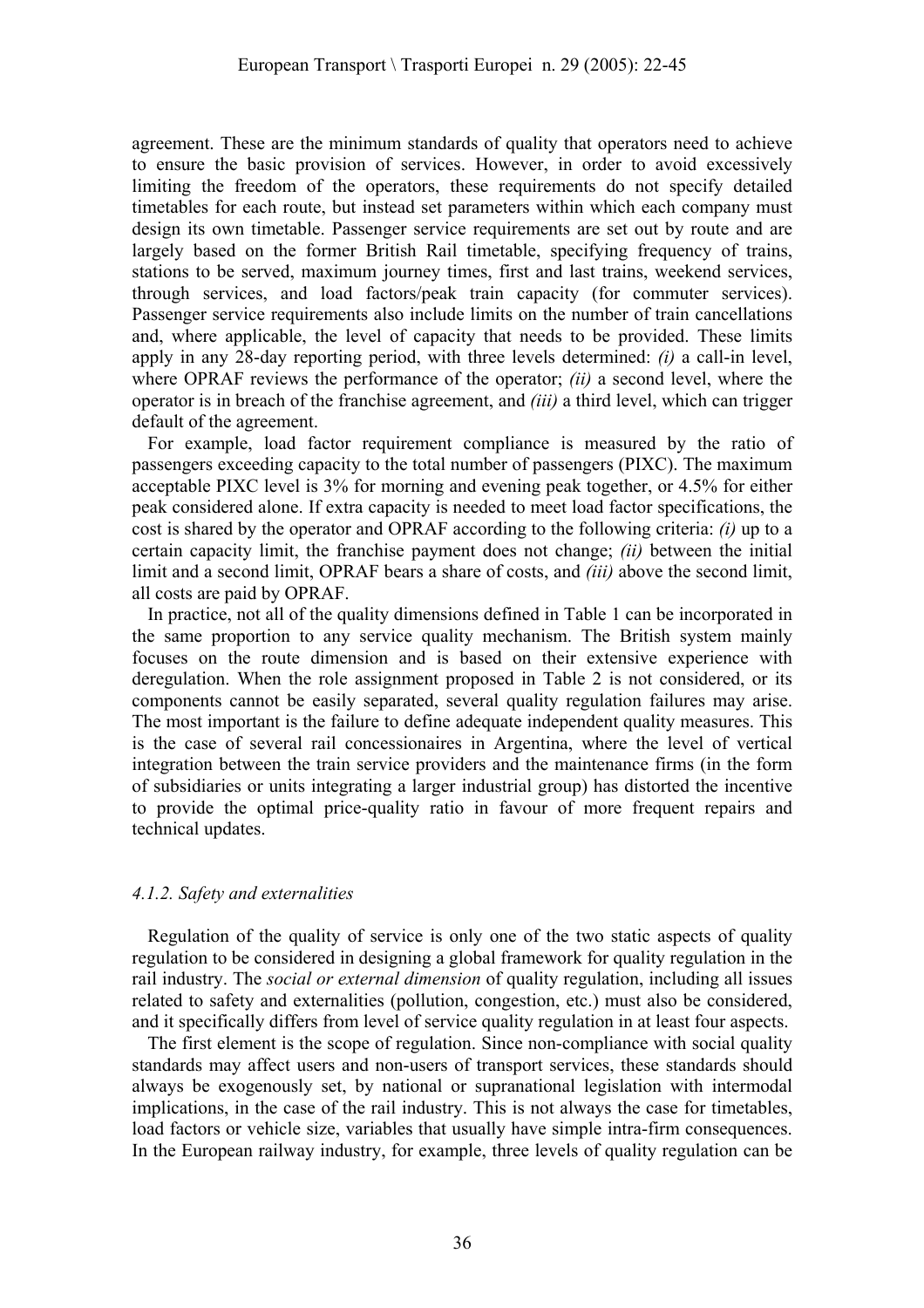found. Directive 91/440 determined the overall principles, and the obligation to comply was envisaged in mode-specific regulation (e.g. Railways Act in the United Kingdom) or in legislation that applies to all sectors of the economy (e.g. Health and Safety Act).

The second factor that makes service quality regulation different from social quality regulation in the rail industry is that a regulatory approach must be used in the latter. Since the risks associated with accidents or potential environmental damages not only directly affect the private benefit, but also the social benefit of this transport mode, there is a need for an external regulator or agency to coordinate safety and reliability. This coordination is particularly important when firms move from a public to a deregulated system. Furthermore, in the rail industry, separation of infrastructure from services and the introduction of open access have made it necessary for a rail track controller to ensure safe coordination between different operators who are using the same tracks or stations.

Again using the British railway system as an example, their safety regulator is the Health Safety Executive (HSE), which informs and advises the Office of the Rail Regulator (ORR). Operators of railway services, stations and networks must have an accepted *safety case* before the ORR approves their license. A safety case is a complete resource, control and management plan for delivering safety and defining safety procedures, organizations and systems. The private infrastructure provider, Railtrack, is required to have its own safety case, a fundamental component of which is Railtrack's Safety Management System, which is a system of operational and technical standards to ensure safety and safe interworking in Railtrack's infrastructure.

The third aspect of particular interest to safety regulation in the railway industry is the assessment and assignment of risk. Given the inherent difficulties associated with strict monitoring, incentives exist for quality-regulated private providers of rail transport services to place compliance with safety requirements below the attainment of financial objectives.

In fact, despite recent tragedies, railways traditionally have a good reputation for safety, a perception that converges with statistical proof in most countries. Therefore, one could conclude that safety levels and management are quite sufficient and no particular safety precautions or measures should be taken. However, public outcry, negative social effects and adverse public opinion from a single catastrophe, together with the persistence of regular fatalities (staff accidents, passengers joining and alighting trains, etc.) make it impossible for the regulator to avoid designing measures and policies to diminish individual and social risk.

One of these policies relates to the compulsory insurance against third-party liability, since it may correct the operators' incentives to take excessive risk. In Europe, for example, Directive 95/18 required that operators of train services must obtain, together with the operating license and path allocations, a safety certificate and insurance. The insurance arrangements in the privatized British railway industry provide another example of scope of liability cover: the basis and conditions for self-insurance. In this case, licenses for the private operators of railway assets (passenger trains, freight trains, stations, and maintenance depots) contain a condition requiring the operator to maintain insurance against third-party liability for licensed activities. The type, cover, level and identity of the insurer need the approval of the regulator, who sets guidelines on minimum insurance requirements that operators must meet. The operation of licensed activities without insurance approved by the regulator is considered a breach of the license.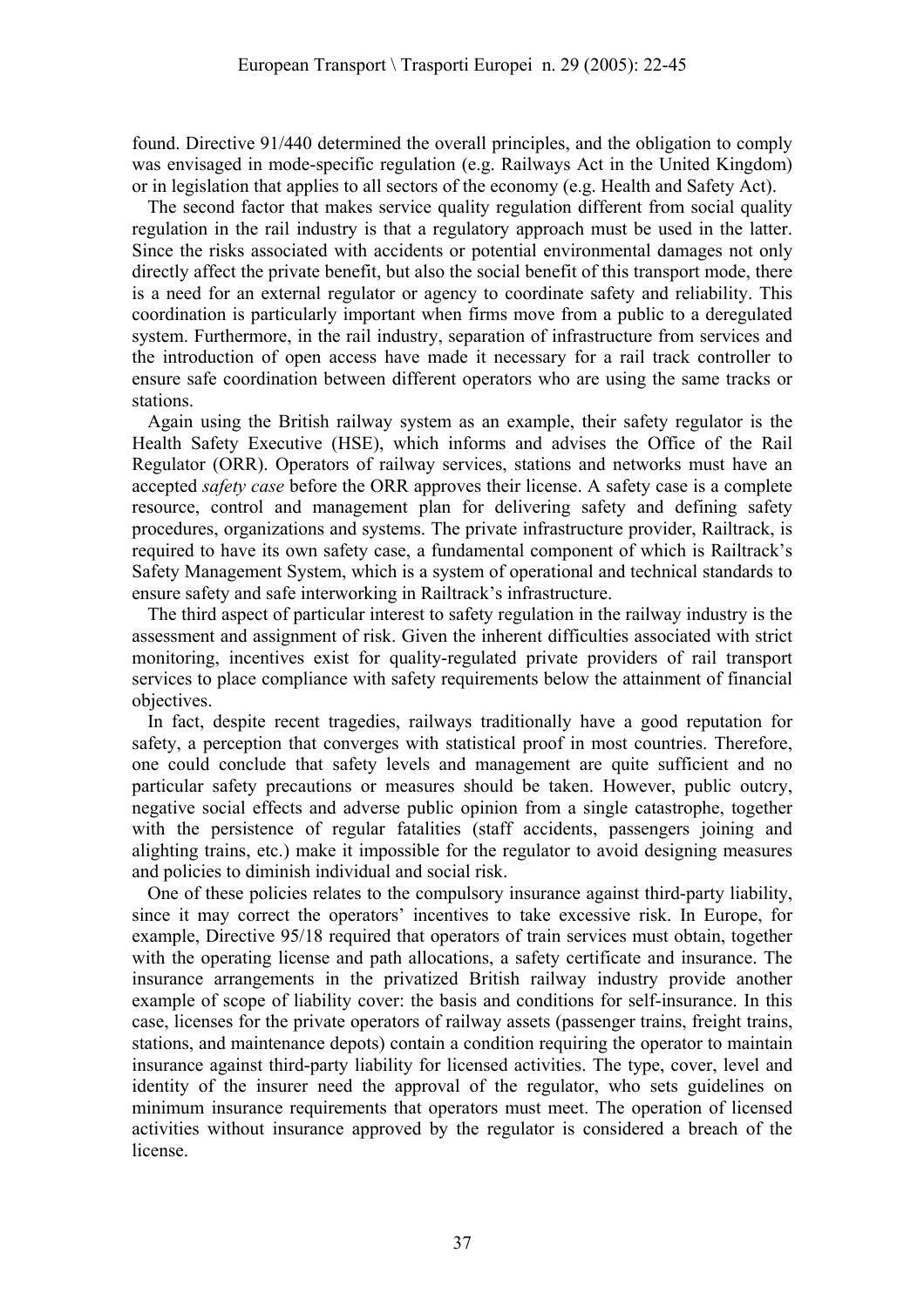Finally, the fourth element where service quality regulation differs from social quality regulation is externality issues and, in particular, those connected with the environment (engine pollution, noise, transport of hazardous goods, etc.) Again, in this case, social quality regulation should be concerned with rail operators' internal and external factors, and should have several differences and similarities to other transport modes.

For example, air pollution is one of the most regulated areas in the road and air transport modes, but is not a critical issue in the rail industry though, there are some notable exceptions in certain countries and routes. Noise pollution in suburban neighbourhoods, areas close to stations and depots and delicate countryside ecosystems has attracted more attention from both the public and regulators. Most countries, therefore, incorporate into their regulation the design and specification of measures to reduce noise produced by rolling stock and stationary sources (fans, compressors, and generators) and shunting noise.

The final issues related to environmental regulation are measuring, analyzing and predicting the emissions of chemical substances (heavy metals, lubricants, dust, etc.) where railway lines are present and assessing the risk to the safety of local residents as a result of rail-related activities (transport of dangerous goods, explosions, etc.) In these cases, most countries subordinate their social quality standards and the role of their regulators to the overall technical principles emanating from supranational organisms or professional associations. Private and public rail transport operators are obliged to comply with national and supranational environmental standards. In Europe, for example, there are EC Directives on air pollution from vehicles that specify environmental standards for vehicle engines and fuel qualities which apply to both vehicles (wagons, locomotives) and transport operations.

## *4.2. Instruments for quality control*

Once the objectives for service and social quality are well established, the next step in devising a quality regulation system for railways is designing control instruments. In principle, there are three alternative mechanisms for regulating quality in the rail industry.

First, the firm can simply be required to publish and report measures of quality every pre-defined period. This information can also be made public to inform consumers and/or actual or potential rivals about the operator's current performance. As in any other type of regulatory process, access to public information is a very delicate issue since it can serve as a disciplinary device for the rail provider and as a strategic instrument to undermine or strengthen the ability of the firm to survive in the market.

A second quality control mechanism is including a direct, explicit measure of quality in the price control mechanism. For example, when subject to rate of return regulation, a rail service provider may be obliged to calculate its asset base according to certain average values and/or obtain authorization to carry out certain technological improvements in order to avoid overinvestment and make use of the Averch-Johnson effect. Similarly, under price cap restrictions, the basket of products whose average price increase is controlled by the regulator can be defined to avoid changes in quality (and consequently, cost reductions) that could be used by the regulated firm to increase profit, even if the same price caps are maintained.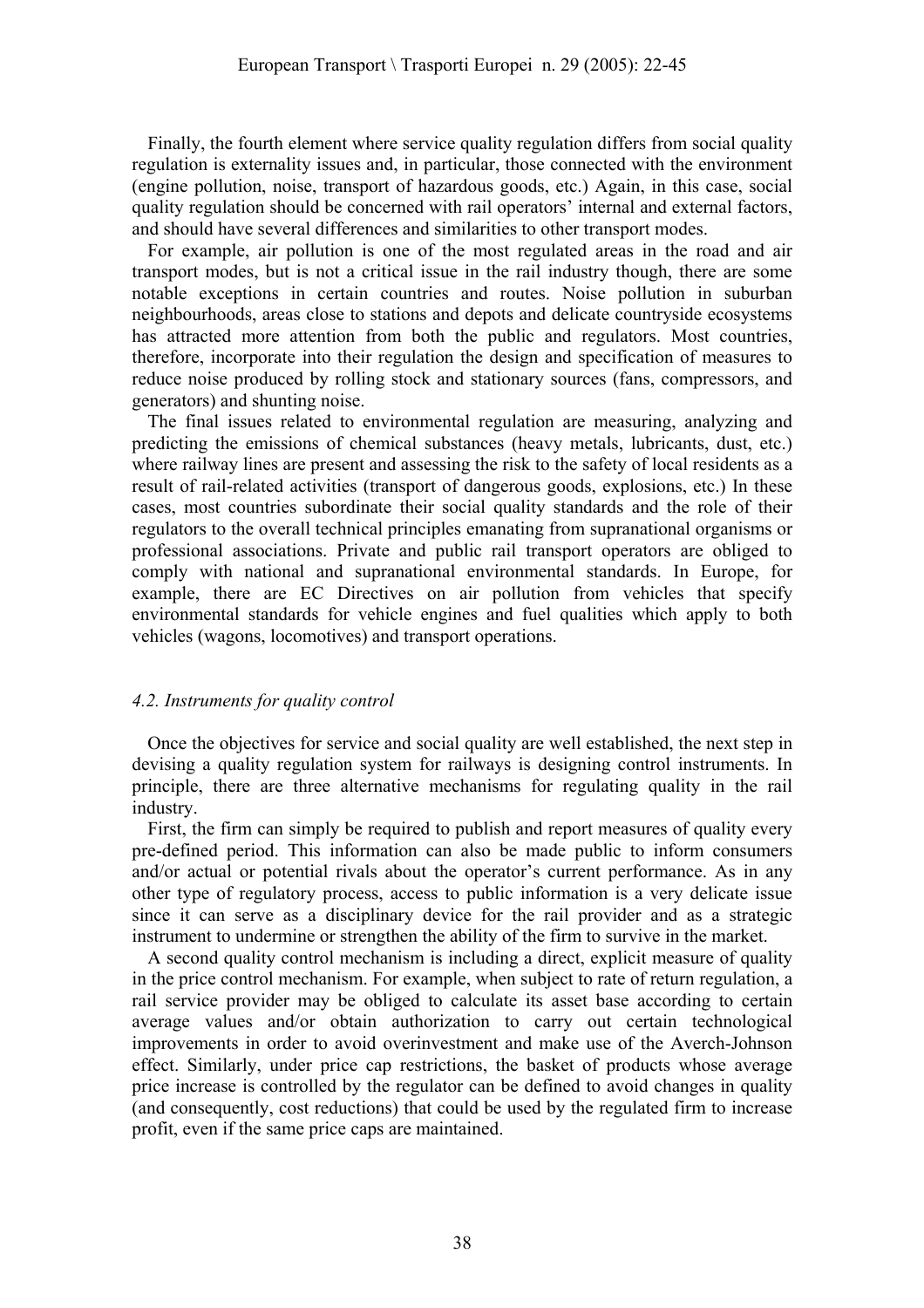The third mechanism that can be used to control quality is a customer compensation scheme, where grants or payments are awarded to people affected by non-compliance with quality standards. In practice, these mechanisms only work if quality failures can be easily verified. This requires a detailed regulation not only of quality standards, but also of monitoring rules and guarantees for both the regulator and the regulated that the inspection process will be transparent and objective. Moreover, if the compensation is distributed to consumers, either directly by the firm or through an intermediary body, sharing rules must be also defined. The practical difficulties associated with this quality control mechanism have made it common in many countries to instead specify minimum quality standards for certain parameters of the rail industry, backed by explicit legal sanctions that may include fines or the revocation or withdrawal of the operating license.

| Regulation stage                          | <i>Instrument</i>                                          | Additional characteristics                                                                                        |
|-------------------------------------------|------------------------------------------------------------|-------------------------------------------------------------------------------------------------------------------|
|                                           | - Pre-tender qualification<br>Requirements                 | - Experience<br>- Financial strength<br>- Technical ability                                                       |
| Stage I:<br>Before entering<br>The market | - Specification of service<br>characteristics in licenses  | - Routes and frequencies<br>- Timetables<br>- Vehicle capacities and load factor<br>- Punctuality and reliability |
|                                           | - Specification of financing rules<br>and investment plans | - Investment plans<br>- Fleet and track renewal rates                                                             |
|                                           | - Quality of price-control<br>Mechanisms                   | - Rate of return regulation vs. Price cap<br>Regulation                                                           |
| Stage II:                                 | - Information revelation obligation                        | - Control of access to critical information                                                                       |
| During market<br>Operation                | - Audit processes                                          | - Internal and/or external                                                                                        |
|                                           | - Company reporting                                        | - Frequency<br>- Format                                                                                           |
|                                           | - Regulator's direct monitoring                            | - Setup of monitoring mechanisms and rules                                                                        |
|                                           | - Technological control                                    | - Tacograph readings, electronic controls.                                                                        |
| Stage III:                                | - Incentive payments                                       | - Customer compensation schemes                                                                                   |
| After market                              | - Penalties                                                | - Fines for underperformance                                                                                      |
| Operation                                 | - Enforcement and binding rules                            | - Contract withdrawal as a last resource                                                                          |

Table 3: Instruments for quality control in the privatized rail industry.

Finding the adequate mix of these control mechanisms is often the most difficult task in the design of the quality regulation process. The approach followed by most countries is outlined in Table 3, with a summary of the most important instruments. Thus, the quality regulation process consists of three stages. First, before entering the market (Stage I), the goal is to anticipate and minimize future conflicts between the regulator and the concessionaire.<sup>7</sup> Licenses must specify the expected characteristics of the service in terms of, for example, routes and frequencies of trains or timetables. For passenger services, particularly in the case of urban and suburban trains, vehicle

 $\overline{a}$  $<sup>7</sup>$  To achieve this, pre-tender qualification requirements can be used in order to ensure a minimum level of</sup> technical and practical expertise and financial solvency, as described in the previous section.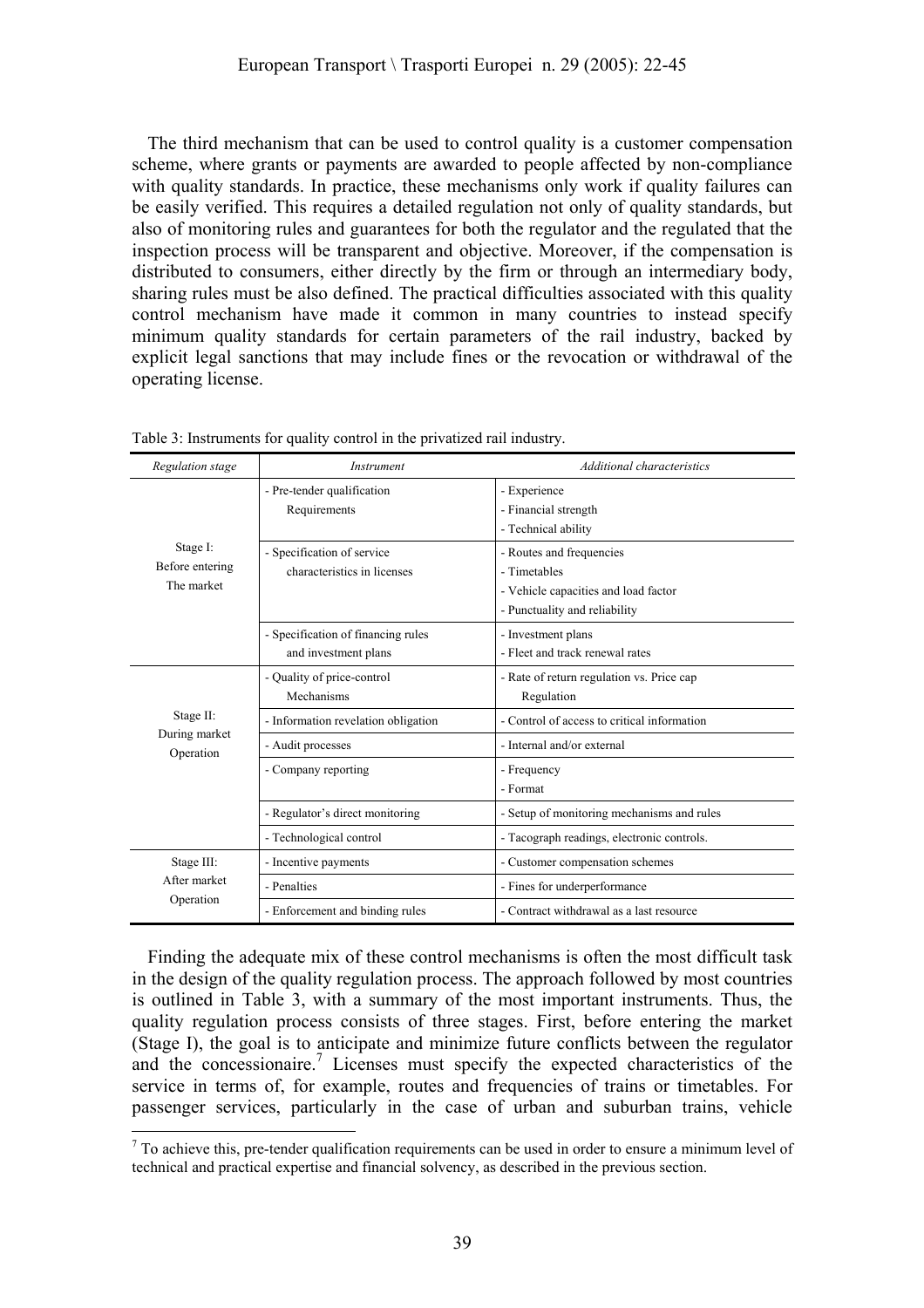capacities and punctuality can also be set. Finally, in order to not forget the dynamic dimension of quality described above, Stage I must also specify investment plans and financing rules. Afterwards, during market operation (Stage II), instruments for quality control in the rail industry should mostly be related to the direct monitoring of the firm's performance. Thus, this is the time to introduce quality incentives in pricemechanisms, to establish the firm's obligation to reveal information and the auditing (external or internal) processes to be carried out. In most cases, the use of technical control instruments (such as tacographs or track electronic controls) complements the standard instruments. Finally, after the transport activity has already occurred (Stage III), compensations or punishments can be implemented according to any of the schemes described above. Both penalties and incentives must be graded according to the expected future evolution of the relationship, since severe fines or large subsidies may alter the behaviour of the operator in the market.

#### **5. Performance indicators**

 $\overline{a}$ 

Performance indicators are used in the rail industry to monitor the behaviour of one or more regulated firms in order to evaluate the effectiveness of the regulatory measures to which they are subjected.<sup>8</sup> The main advantage of these indicators or indices is that they provide a periodical assessment and control of the firm's activity and continuously update information, simply, quickly, and at a relatively low administrative cost for the regulator.

The most important disadvantage of performance indicators is that their use is only valid when comparisons (whether between different firms or the same firm over time) are constructed on a similar basis. For inter-firm comparisons, the companies must belong to countries with similar characteristics (e.g. the participation of transport in the economy as a whole, the degree of economic development, or the regulatory framework, etc.). For intra-firm comparisons, indicators must account for external and internal changes produced during each period (e.g. new management, changes in demand, etc.)

Comparisons across companies usually provide interesting, persuasive results that can help the regulator set objectives and design future license contracts. However, extreme care should be used in drawing normative conclusions from these results. What constitutes a benchmark of desirable practice for some objectives may differ among companies. For example, countries with very liberalized frameworks in their rail industry (the United States, for example) could set desirable productivity indicator levels (or quality of service) that clearly differ from the levels in other more regulated frameworks (such as in Europe).

Similarly, simple indicators should be carefully interpreted over time to avoid contradictions and inappropriate measurements. For example, when assessing railway output, the number of trains/km may be relatively high, while passengers/km or tons/km may be relatively low (if the firm specializes in one type of traffic). Given this conflict, overall performance can be ambiguous. The most practical solution is to jointly interpret

<sup>&</sup>lt;sup>8</sup> For example, quality indicators can be established in a contract and reviewed regularly to confirm that the terms of the license are being fulfilled.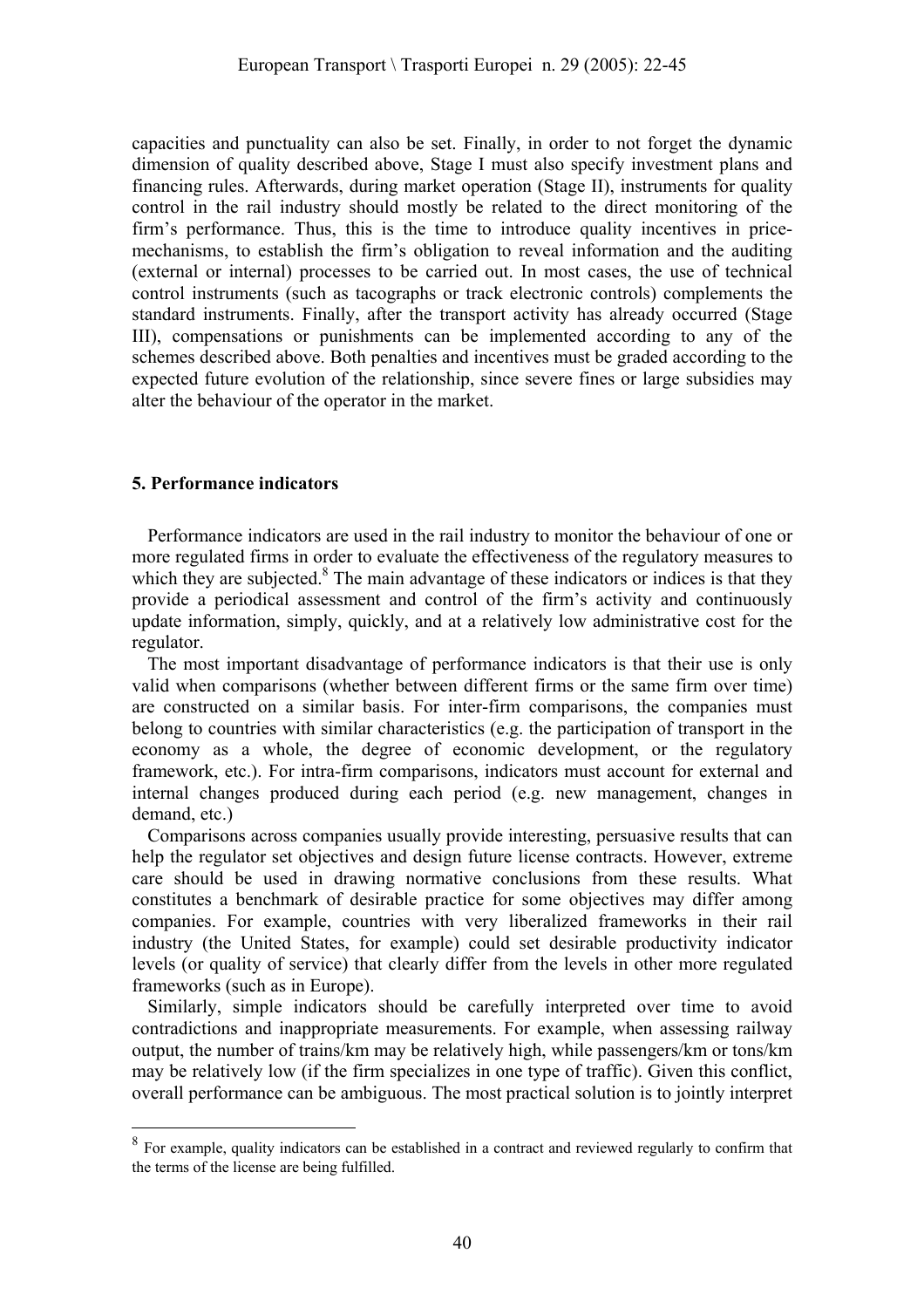the indicators and the objectives that they serve. For example, a service quality objective, such as the number of trains per hour, may conflict with both financial objectives, reflected in a high cost recovery rate, and objectives based on the maintenance of low prices.

Thompson and Fraser (1996) point out that monetary and productivity variables should be carefully defined for inter-firm comparisons. Fares, wages, outputs and inputs vary widely among countries for a large number of reasons that are not necessarily related to the firm's operations, but to measurement or statistical errors. For example, average passenger fares are based on the overall mix of passenger classes (each with a different price). Tariffs are often higher per passenger/km for short trips than for long ones, and they must also depend on the existence of government subsidies or artificial compensations. Similarly, common freight tariff mistakes include not accounting for the different mix of commodities, size of shipment or length of haul. The latter also affects passenger traffic and is particularly relevant since some costs (ticketing, billing and station maintenance, for example) are fixed with respect to the length of the trip but vary with size or distance.

These difficulties are increased when measuring productivity, since a simple comparison among partial measurements of output cannot capture the complexity of relationships or the variety of productive structures that take place within a rail operator. For example, a commonly used productivity indicator, the number of passengers/km or tons/km per employee,<sup>9</sup> depends on such diverse factors (e.g., regulatory environment, structure of the labour market, availability and quality of infrastructure, alternative transport modes, etc.), that it could be seriously misleading if interpreted without care.

To elude these sorts of problems, the construction of performance indicators should avoid excessively simple data management, and use statistical techniques that account for the different relative environments of each company. Oum and Yu (1994), for example, estimated different efficiency levels for a sample of OECD railway companies by introducing internal factors (such as the characteristics of outputs) and external factors (difference in the legal and regulatory framework between companies).

Despite these difficulties, a large number of indicators are commonly used to monitor the performance of firms within the rail industry around the world. The definition of each particular indicator depends on its objectives and its informative value.

Several external factors that vary widely from country to country and firm to firm substantially influence comparisons. Therefore *contextual indicators* assist in comparative analysis and define desirable performance levels. They include social and economic characteristics of the railways as well as other elements associated with the economy as a whole. Directed mainly at the regulator, they control for the exogenous factors in inter-firm and intra-firm comparisons. Table 4 presents several examples from international statistical sources.<sup>10</sup> Simultaneously, there are many indicators (particularly those for prices and quality of service) that are informative to transport users and provide input for the regulator's control tasks. Jointly with the contextual indicators, these *management indicators* provide the necessary instruments to judge the management and behaviour of the company, and can be grouped at three different levels, summarized in Table 5.

 $\overline{a}$ 

<sup>&</sup>lt;sup>9</sup> The term *employee* can also refer to terminal staff, administrative staff, train crew or maintenance staff. Similarly, capital can be disaggregated into trains, wagons, terminals, platforms, routes, etc.<br><sup>10</sup> In particular, the International Union of Railways (UIC) publishes a yearly summary of the main

statistics of its affiliated railways, although not all of them are always available for all railroads.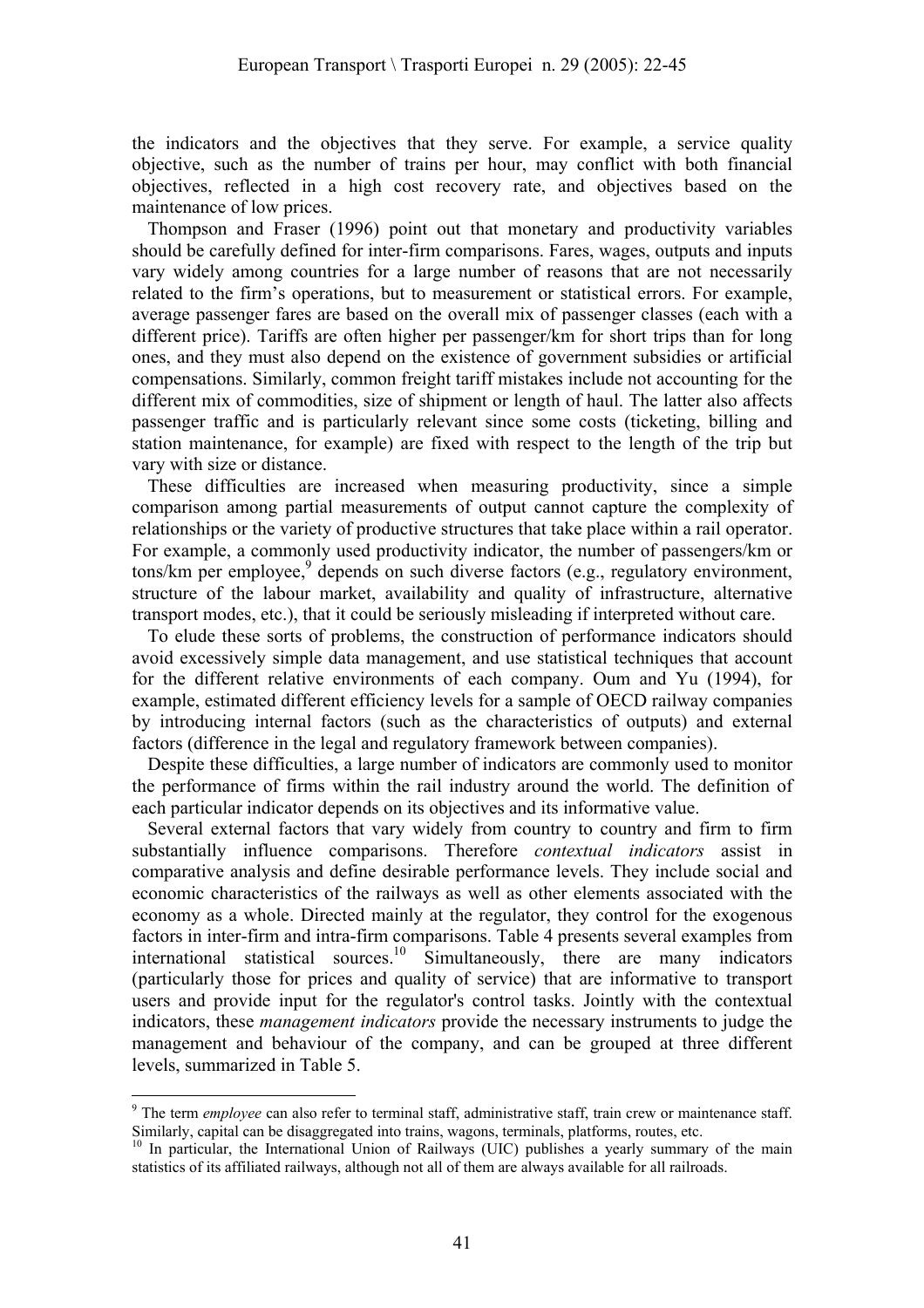| Type                                | Examples                                         |
|-------------------------------------|--------------------------------------------------|
|                                     | <b>GDP</b>                                       |
|                                     | GDP per capita                                   |
| Overall economic activity           | Urbanization degree                              |
|                                     | Industry structure                               |
|                                     | Energy costs                                     |
|                                     | Private cost of capital                          |
|                                     | Participation of transport in GDP                |
| Transportation sector importance    | Intermodal market share (passengers and freight) |
|                                     | $\bullet$<br>Output                              |
|                                     | Passenger trains/km                              |
|                                     | Freight trains/km                                |
|                                     | Passengers/km                                    |
|                                     | Tons/km                                          |
|                                     | $\bullet$<br>Revenues                            |
|                                     | Passenger revenue                                |
|                                     | Freight revenue                                  |
|                                     | Network indicators<br>$\bullet$                  |
| Overall rail sector indicators      | Length of line                                   |
|                                     | Length of track                                  |
|                                     | Electrified track (%)                            |
|                                     | Route/km/km <sup>2</sup>                         |
|                                     | Density and service<br>$\bullet$                 |
|                                     | Train routes/km per capita                       |
|                                     | Trains/km per routes/km                          |
|                                     | Average size of shipment                         |
|                                     | Average length of haul                           |
|                                     | Organization of the industry<br>$\bullet$        |
|                                     | Regulatory agencies (number)                     |
|                                     | Separation of infrastructure and services (type) |
|                                     | Access and entry system (type)                   |
| Regulatory and institutional system | State involvement in economy (in % of GDP)       |
|                                     | Tax and Judiciary system (corruption index)      |

Table 4: Contextual indicators in the rail industry.

Some final practical rules that could be helpful in this process are as follows: *(i)* each indicator should have at least a function or objective, *(ii)* the relationship between each indicator and its objective must be clear and direct, although *(iii)* multiple objectives can be addressed by multiple indicators (jointly interpreted); and finally, in order to assure the utility of the indicators, *(iv)* appropriate data must be provided and *(v)* the management of the indicators' information should be part of the regulatory process.

For the regulator, price indicators can be a control mechanism over the activities of the operators, despite the difficulties mentioned. This control may be established not only in terms of the comparison between companies with similar characteristics, but through monitoring over a period of time. In any event, the regulator must ensure that any variation in price corresponds to a proportionate variation in costs or level of efficiency. The operational and efficiency indices therefore are instruments that help the regulator. Improvements in company productivity and efficiency levels combined with increases in price levels are clear signs of abuse of market power on the part of railway operators.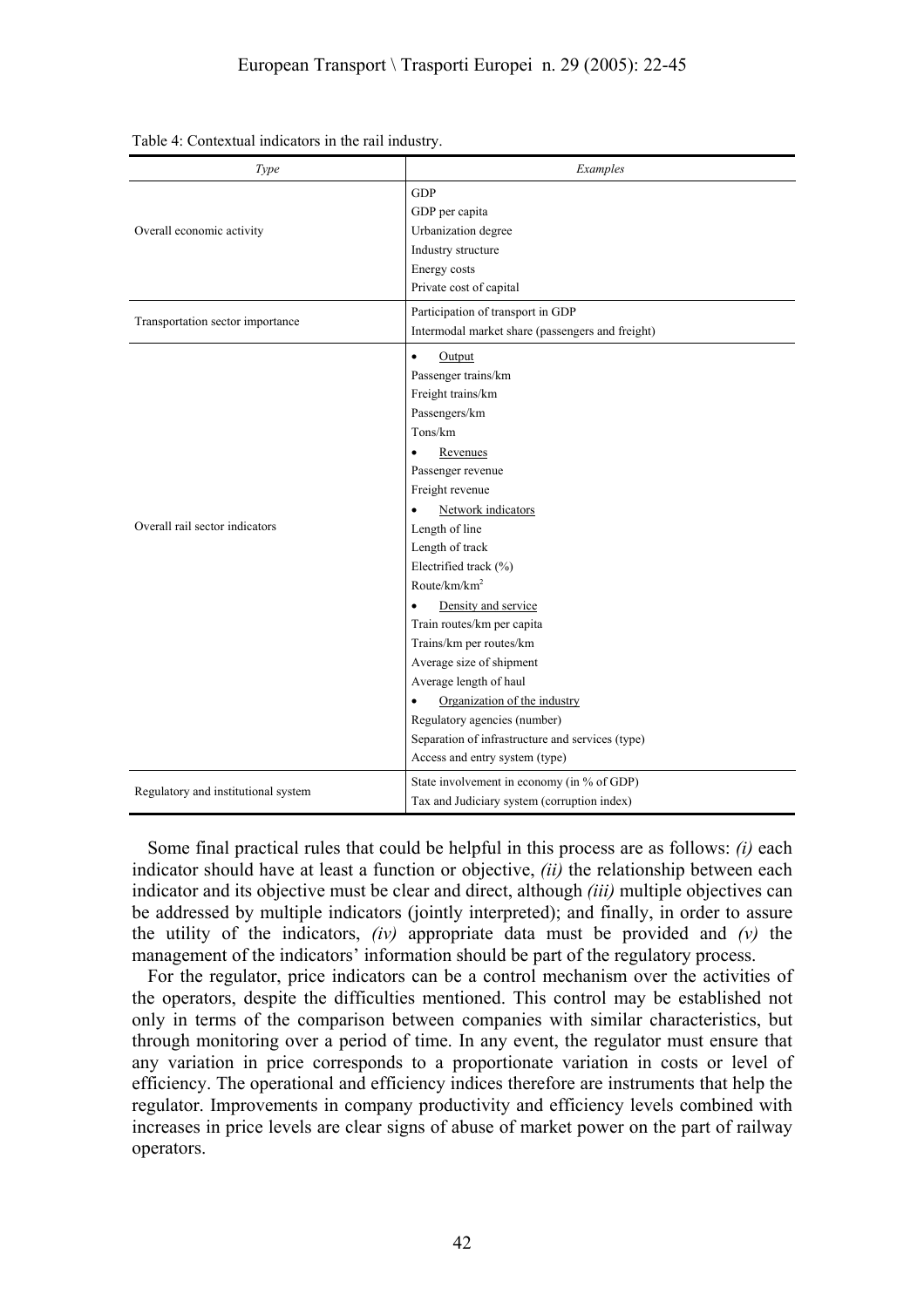## European Transport \ Trasporti Europei n. 29 (2005): 22-45

| Type        | Examples                                           |
|-------------|----------------------------------------------------|
|             | Prices<br>$\bullet$                                |
|             | Average passenger fare (revenues per passenger/km) |
|             | Average freight price (revenues per ton/km)        |
|             | Quality of service<br>$\bullet$                    |
|             | Average train-speed (in passengers and freight)    |
|             | Delayed arrivals or departures (as % of scheduled) |
| Commercial  | % of lost or damaged freight                       |
|             | Average passenger load factor                      |
|             | Traffic density (trains per hour)                  |
|             | Pollution and safety<br>$\bullet$                  |
|             | Rate of fuel usage (per train/km)                  |
|             | Level of noise                                     |
|             | Level of emission of pollutants                    |
|             | Number of accidents or incidents                   |
|             | Labour productivity<br>$\bullet$                   |
|             | Passengers/km per employee                         |
|             | Tons/km per employee                               |
|             | Passenger trains/km per employee                   |
|             | Freight trains/km per employee                     |
| Operational | Total trains/km per employee                       |
|             | Capital productivity<br>$\bullet$                  |
|             | Number and kms. travelled by locomotives           |
|             | Locomotive availability (in %)                     |
|             | Tons/km per wagon/km                               |
|             | Wagons/km per wagon                                |
|             | Tons/km per wagon                                  |
|             | Efficiency<br>$\bullet$                            |
|             | Costs per employee.                                |
|             | Costs per unit of capital                          |
| Financial   | Unit cost (per passenger/km, ton/km, train/km)     |
|             | Profits<br>$\bullet$                               |
|             | Revenues/costs                                     |
|             | Subsidies                                          |

#### Table 5: Management indicators in the rail industry.

Indicators of service quality that were earlier presented should serve the same way as price indices to establish evaluations of different companies, as well as dynamic or time evaluations. These measurements should be analyzed together with price indices because of the possibility of finding different feasible combinations of price and service quality. For example, a high number of trains per hour, i.e. a high traffic density, could only be financed by means of high prices.

The simultaneous implementation of control systems for prices and service quality may limit the firm management and reduce operability. Placing an emphasis on price control or service quality depends on whether it prefers to offer services at the lowest possible price, or offer services with certain standards of quality. All of these indicators allow the regulator to monitor the operators' activities as defined in Phase II of Table 3. Uniustified or systematic breaches of quality standards (insufficient number of trains per hour, lack of punctuality, unreliability, very high indices of load factor, etc) should be accompanied by an appropriate system of penalties, as described above.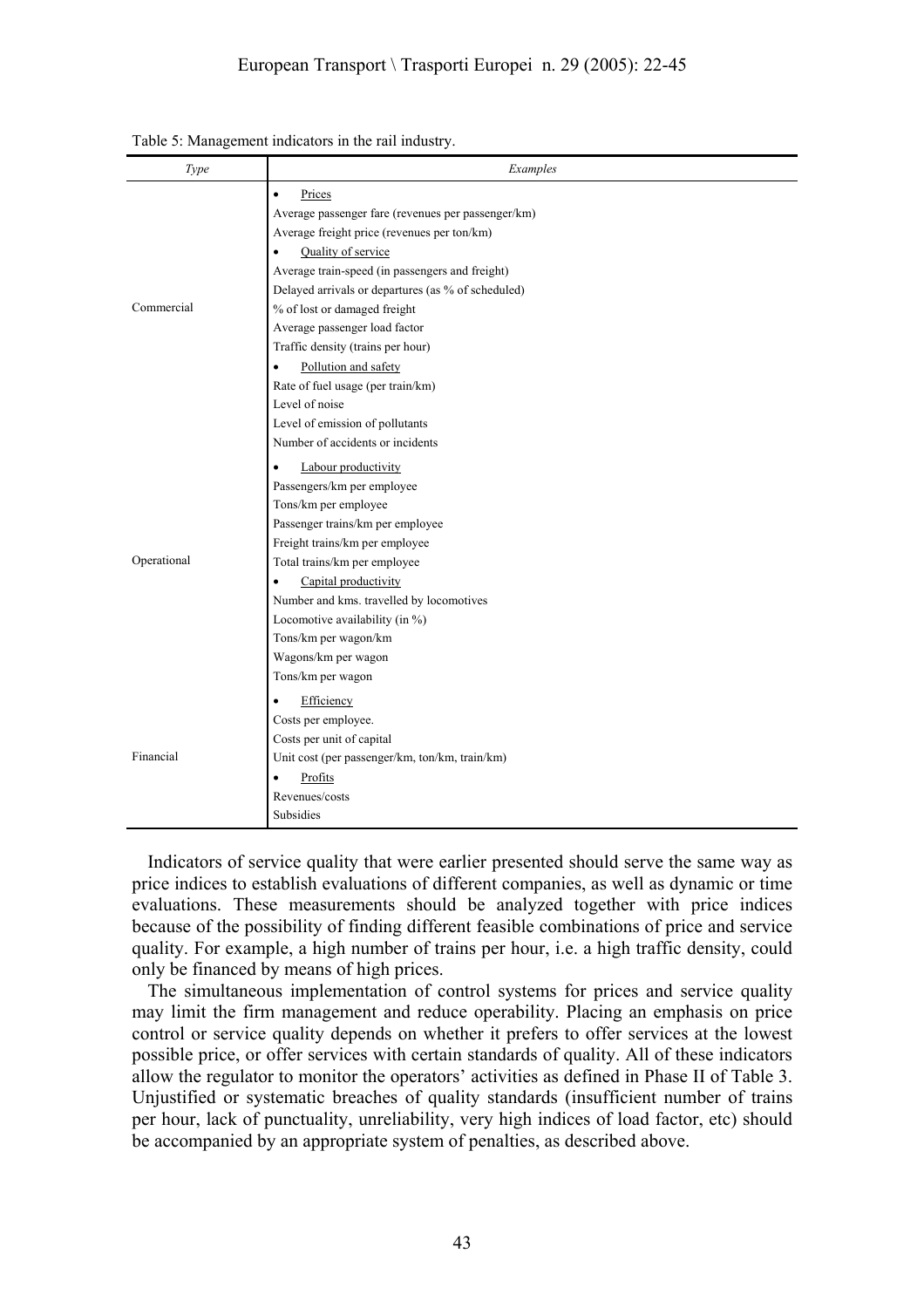#### **6. Conclusions**

This paper has reviewed the theoretical foundations to regulate prices and quality service levels in the rail sector. Also the paper describes how the current changes in this industry have provoked the necessity to modify the old mechanisms to control prices and quality decisions. The institutional separation between infrastructure and operations, the horizontal unbundling process and the increasing contribution of private participation have promoted the introduction of novel and new regulatory systems. But the definition and the application of these systems present problems and difficulties which must be appropriately evaluated. The elaboration of a suitable list of measures or indexes which allow to monitor the performance of the industry is crucial in order to reduce these problems.

In conclusion, there is no unique form of rail regulation to address these new challenges, but the general rule is to maintain flexibility and simplicity whenever possible. Two key issues in the new regulatory environment of the rail industry are that private participation is included in license contracts and the organization of the industry is adapted to each country's needs and characteristics. In turn, using these mechanisms also changes the role of the rail regulator, whose actions should now be governed by principles that foster competition and market mechanisms and simultaneously provide a stable legal and institutional framework for economic activity. The regulator should refrain from intervention unless the ultimate goal of achieving economic efficiency subject to the socially demanded level of equity is in jeopardy.

#### *References*

- Armstrong, M., Cowan, S. and Vickers, J. (1994) *Regulatory Reform Economic Analysis of British Experience*, MIT Press: Cambridge, Mass.
- Braeutigam, R. (1989) "Optimal Policies for Natural Monopolies", *Handbook of Industrial Organisation*, Vol. II.: North Holland.
- Carbajo, J. C., Estache, A. and Kennedy, D. (1997) "Regulating the Quality of Privatized Transport Services", Mimeo, The World Bank: Washington, D.C.
- Friedlander, A., Berndt, E. R., Chiang, J.S., Showalter, M. and Vellturro, C. A. (1993) "Rail Costs and Capital Adjustments in a Quasi-Regulated Environment". *Journal of Transport Economics and Policy,* 32, pp. 131-152.
- Häfner, P. (1996) "The Effects of Railroad Reform in Germany", *Japan Railways and Transport Review,* 15, pp. 27-30.
- Kessides, I. N. and Willig, R. D. (1995) *Restructuring Regulation of the Rail Industry for the Public Interest*, Policy Research Working Paper 1506. The World Bank: Washington, D.C.
- Liston, C. (1997) "Price-Cap versus Rate-of-Return Regulation", *Journal of Regulatory Economics,* 5, pp. 25-48.
- Oum, T. H. and Yu, C. (1994) "A Comparative Study of OECD Countries' Railways", *Journal of Transport Economics and Policy,* 38, pp. 121-138.
- Swift, J. (1997a) *Regulating the Railway in the Public Interest*. Office of the Rail Regulator. Railway Study Association, Meeting at the London School of Economics, 11 June.
- Swift, J. (1997b) *Regulation of the Railways in Great Britain: 1993-1997 to 2000+*, Office of the Rail Regulator. Address to the European Union Delegation of the French National Assembly and the Senate, 13 March: Paris.

Talley, W. K. (1988) *Transport Carrier Costing*, Gordon and Breach Science Publishers.

Thompson. L. S. and Fraser, J. M. (1996) "Financial success hinges on productivity", *Database, Rail Business Report 1995*, The World Bank: Washington, D.C.